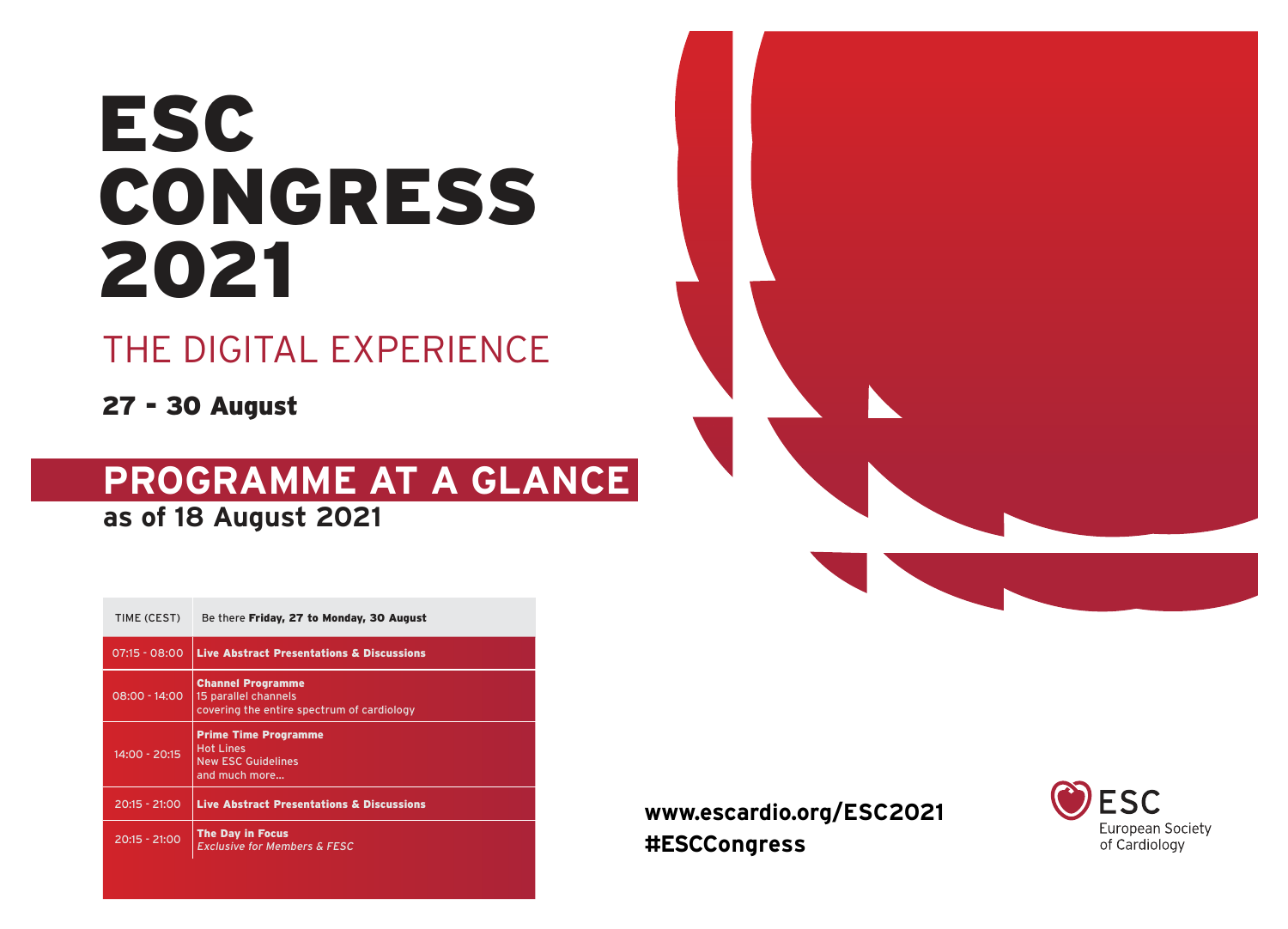|       | > LIVE ABSTRACT PRESENTATIONS & DISCUSSIONS                                        |
|-------|------------------------------------------------------------------------------------|
|       |                                                                                    |
| 07:15 | Novel approaches to catheter ablation                                              |
| 07:15 | Novel insights in non-coding RNA functions                                         |
| 07:15 | Highlights from the Young: artificial intelligence in imaging                      |
| 07:15 | Emerging concepts in the evaluation of coronary artery disease                     |
| 07:15 | Congenital heart disease: why is it always a challenge to diagnose and treat?      |
| 07:15 | SARS-CoV-2 in pulmonary circulation: does it do as much harm as in the<br>alveoli? |
| 07:15 | Consequences of COVID-19 in heart failure : one year on                            |
| 07:15 | Biomarkers to improve prognostication in heart failure: what's new?                |
| 07:15 | Recent advances in diagnosis/treatment of hypertension                             |
| 07:15 | Coronary revascularisation focusing on outcomes                                    |
| 07:15 | Psychosocial aspects for cardiovascular risk                                       |
| 07:15 | Highlights from the Young in emerging cardiovascular interventions                 |

|       | <b>Channel 1 - COVID-19</b>                                                                                                        |                                                             | <b>Channel 2 - Latest Science</b>                                                                                                                        | <b>Channel 3 - Arrhythmias</b><br>and Device Therapy |                                                                                                                    |  |  |
|-------|------------------------------------------------------------------------------------------------------------------------------------|-------------------------------------------------------------|----------------------------------------------------------------------------------------------------------------------------------------------------------|------------------------------------------------------|--------------------------------------------------------------------------------------------------------------------|--|--|
| 08:00 | The collateral damage of COVID-19<br>on CVD                                                                                        | 08:00                                                       | The Future of Cardiology - Joint<br>leadership session ACC/AHA/WHF                                                                                       | 08:00                                                | Choosing wisely : ablation or medi-<br>cation for rhythm control in atrial<br>fibrillation?                        |  |  |
| 09:00 | Navigating obesity treatment for<br>prevention of CVD - Organised<br>by International Medical Press,                               | 09:30                                                       | Cardiology at an inflection point :<br>where will the future take us?<br>- Joint with the International Society                                          | 09:30                                                | Preventing sudden death: alternatives<br>to transvenous defibrillators                                             |  |  |
|       | supported by an educational grant<br>from Novo Nordisk A/S                                                                         | for Cardiovascular Translational<br><b>Research (ISCTR)</b> |                                                                                                                                                          | 10:30                                                | Late Breaking Science in Arrhythmias                                                                               |  |  |
| 09:30 | Influenza, COVID-19, vaccinations, and                                                                                             | 10:30                                                       | Late Breaking Trials in ACS                                                                                                                              | 11:30                                                | Neuromodulation for the management<br>of patients with HFrEF : the present                                         |  |  |
|       | cardiovascular risk - Joint with the<br><b>Inter-American Society of Cardiology</b><br>(IASC)                                      | 11:30                                                       | Future direction of remote cardiac<br>monitoring - Sponsored by<br><b>BIOTRONIK</b>                                                                      |                                                      | and the future - Sponsored by Charité<br>Universitätsmedizin Berlin                                                |  |  |
| 10:30 | Registries on Special Populations                                                                                                  | 12:00                                                       | The SCORE2 and SCORE2-Op risk                                                                                                                            | 12:00                                                | <b>Great Debate: ICD indications for</b><br>primary prevention in patients with                                    |  |  |
| 11:30 | From Trials to Clinical Practice: Hy-<br>pertension Management in Real-World                                                       |                                                             | algorithms to estimate ASCVD risk                                                                                                                        |                                                      | dilated cardiomyopathy - time for a<br>change?                                                                     |  |  |
|       | Settings - Sponsored by Menarini<br>Group                                                                                          | 13:00                                                       | Detect, triage and treat atrial<br>fibrillation and heart failure -<br><b>Sponsored by Medtronic</b>                                                     | 13:00                                                | Improving long-term outcomes in<br>Pulmonary Arterial Hypertension:                                                |  |  |
| 12:00 | Long COVID: does it matter?                                                                                                        |                                                             |                                                                                                                                                          |                                                      | Time matters! - Sponsored by<br><b>Janssen</b>                                                                     |  |  |
| 13:00 | Influenza and cardiovascular outco-<br>mes : protection beyond flu during<br>the time of Covid-19 - Sponsored by<br>Sanofi Pasteur |                                                             |                                                                                                                                                          |                                                      |                                                                                                                    |  |  |
|       |                                                                                                                                    |                                                             |                                                                                                                                                          |                                                      |                                                                                                                    |  |  |
|       | <b>Channel 4 - Basic Science</b>                                                                                                   |                                                             | <b>Channel 5 - Coronary Artery</b><br>Disease - Acute Cardiac Care                                                                                       |                                                      | <b>Channel 6 - Heart Failure</b>                                                                                   |  |  |
| 08:00 | Cardiovascular consequences<br>post-COVID: bench to bedside                                                                        | 08:00                                                       | Guidelines in Practice: management of<br>the patient with asymptomatic chronic                                                                           | 08:00                                                | Atrial fibrillation in heart failure :<br>pharmacological or ablation therapy?                                     |  |  |
| 09:30 | Dietary interventions for optimised<br>cardiovascular health                                                                       | 09:30                                                       | coronary syndrome<br>Sudden cardiac death : can we move                                                                                                  | 09:30                                                | How should I treat my patient with<br>acute heart failure?                                                         |  |  |
| 11:30 | Tricuspid valve therapy pathway -<br><b>Sponsored by GE Healthcare</b>                                                             | 10:30                                                       | from prediction to prevention?<br>Fighting sudden cardiac death the                                                                                      | 10:30                                                | Late Breaking Science in Heart Failure                                                                             |  |  |
| 12:00 | Immunotherapy for cardiovascular<br>disease                                                                                        | 11:30                                                       | digital way<br>Home screening for stroke prevention :                                                                                                    | 11:30                                                | <b>Transforming Outcomes for Patients</b><br>with hATTR Amyloidosis - Sponsored<br>by Alnylam Pharmaceuticals      |  |  |
| 13:00 | Exploring the latest evidence of<br>cardiovascular benefits with gluca-                                                            |                                                             | a practical assessment - Sponsored by<br><b>OMRON Healthcare Europe B.V.</b>                                                                             | 12:00                                                | Great Debate: modern medical<br>therapy makes primary prevention                                                   |  |  |
|       | gon-like peptide 1 receptor agonists -<br><b>Sponsored by Novo Nordisk A/S</b>                                                     | 12:00                                                       | <b>Great Debate: is revascularisation</b><br>primarily intended for chronic                                                                              |                                                      | ICDs obsolete in patients with<br><b>HFrEF</b>                                                                     |  |  |
|       |                                                                                                                                    |                                                             | coronary syndrome patients with<br>symptoms refractory to medical<br>therapy?                                                                            | 13:00                                                | Redefining intensive LDL-c manage-<br>ment in high risk patients : The case<br>for combination therapy - Sponsored |  |  |
|       |                                                                                                                                    | 13:00                                                       | A Multi-Specialty View of the Latest<br>Data from VERTIS CV and How it<br><b>Informs Clinical Treatment Decisions</b><br>for Patients - Sponsored by MSD |                                                      | by PACE-CME                                                                                                        |  |  |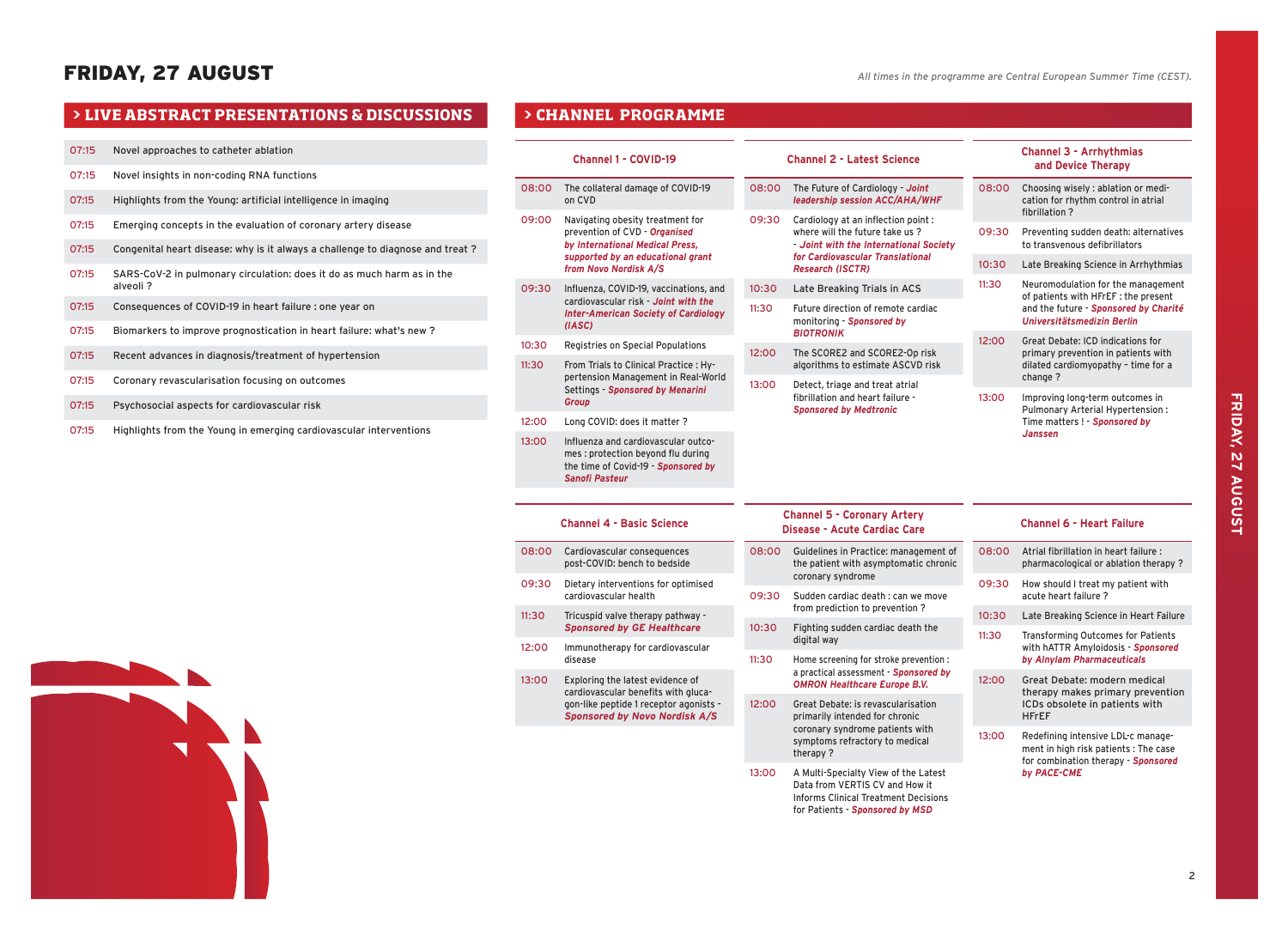# FRIDAY, 27 AUGUST

*African Heart Association (SAHA)*

# **> CHANNEL PROGRAMME**

| <b>Channel 7 - Cardiovascular Imaging</b> |                                                                              | <b>Channel 8 - Interventional Cardiology &amp;</b><br>CV Surgery, Stroke, PAD, Aortic Disease                                                    |                                                                                                                                      | <b>Channel 9 - Preventive Cardiology,</b><br><b>Special Populations</b> |                                                      | Channel 10 - Valvular, Myocardial, Pericar-<br>dial, Pulmonary, Congenital Heart Disease |                                                                          |       | <b>Channel 11 - General Cardiology</b>                                    |  |  |
|-------------------------------------------|------------------------------------------------------------------------------|--------------------------------------------------------------------------------------------------------------------------------------------------|--------------------------------------------------------------------------------------------------------------------------------------|-------------------------------------------------------------------------|------------------------------------------------------|------------------------------------------------------------------------------------------|--------------------------------------------------------------------------|-------|---------------------------------------------------------------------------|--|--|
| 08:00                                     | Meet the Experts: 4D flow cardiac<br>magnetic resonance in clinical          | 08:00                                                                                                                                            | Guidelines in Practice : antithrombotic<br>therapy in atrial fibrillation and acute                                                  | 08:00                                                                   | Lipoprotein(a) : an emerging lipid risk<br>factor    | 08:00                                                                                    | How should I treat a patient with<br>severe aortic stenosis and coronary | 08:00 | Meet the Experts: cardiomyopathies<br>and sudden cardiac death            |  |  |
|                                           | practice                                                                     |                                                                                                                                                  | myocardial infarction                                                                                                                | 09:30                                                                   | What's next to reduce cardiovascular                 |                                                                                          | artery disease at low surgical risk?                                     | 09:30 | Meet the Experts : thoracic aortic                                        |  |  |
| 09:30                                     | Multimodality cardiac imaging to solve                                       | 09:30                                                                                                                                            | A practical approach to the patient                                                                                                  |                                                                         | risk?<br>09:30                                       |                                                                                          | Decision dilemmas in venous throm-                                       |       | diseases - a clinical appraisal for                                       |  |  |
|                                           | challenging diagnostic questions                                             |                                                                                                                                                  | with claudication                                                                                                                    |                                                                         | 10:30<br>Telerehabilitation in cardiology : is it    |                                                                                          | boembolism                                                               |       | cardiology practice                                                       |  |  |
| 10:30                                     | What is the role of cardiac magnetic<br>resonance for risk stratification in | 10:30<br>Aberrant coronary arteries : surgical<br>the future?<br>treatment indications and techniques<br>12:00<br>Great Debate: controversy - do |                                                                                                                                      | 10:30                                                                   | New directions in pulmonary vascular<br>intervention | 10:30                                                                                    | When and how to allow sport                                              |       |                                                                           |  |  |
|                                           | cardiomyopathies?                                                            |                                                                                                                                                  | Joint with the European Association                                                                                                  |                                                                         |                                                      |                                                                                          |                                                                          |       | activities: a general cardiologist's<br>perspective                       |  |  |
|                                           |                                                                              |                                                                                                                                                  | for Cardio-Thoracic Surgery (EACTS)                                                                                                  |                                                                         | patients benefit from omega-3 fatty                  |                                                                                          | TAVI in 2021: state of the art                                           |       |                                                                           |  |  |
| 12:00                                     | Echocardiography: doing it right in                                          |                                                                                                                                                  |                                                                                                                                      |                                                                         | acids ?                                              |                                                                                          |                                                                          | 12:00 | Are we following the 2018 ESC/ESH                                         |  |  |
|                                           | 2021 and beyond                                                              |                                                                                                                                                  | Great Debate: transcatheter mitral<br>12:00<br>valve repair/replacement for<br>secondary mitral regurgitation -<br>routine or niche? |                                                                         |                                                      |                                                                                          |                                                                          |       | Guidelines on Management of Arterial<br>Hypertension in Elderly Patients? |  |  |

| <b>Channel 12 - Awards and Named Lectures</b> |                                                                                         |       | <b>Channel 13 - Core Cardiology</b>                                                        |       | <b>Channel 14 - Cardiology Toolbox</b>                              | <b>Channel 15 - International Joint Sessions</b> |                                                                                                                                                                                              |  |
|-----------------------------------------------|-----------------------------------------------------------------------------------------|-------|--------------------------------------------------------------------------------------------|-------|---------------------------------------------------------------------|--------------------------------------------------|----------------------------------------------------------------------------------------------------------------------------------------------------------------------------------------------|--|
| 08:00                                         | Young Investigator Awards Session in<br><b>Population Sciences</b>                      | 08:00 | Essentials in Imaging - 1: Optimal<br>use of imaging techniques to address                 |       | The practicalities of drug treatment in<br>heart failure            | 08:00                                            | Cardiology and Cancer - Joint with<br>the European Cancer Organisation                                                                                                                       |  |
| 09:30                                         | ESC Geoffrey Rose Lecture in                                                            |       | some of the most challenging ques-<br>tions in cardiology                                  | 09:30 | How to handle bleeding in patients on                               |                                                  | (ECO)                                                                                                                                                                                        |  |
|                                               | <b>Population Sciences and Florence</b><br>Nightingale Lecture in Nurse-Led<br>Research |       |                                                                                            |       | oral anticoagulation                                                | 09:30                                            | Rethinking therapeutic and diagnostic<br>strategies for chronic coronary<br>syndromes: European and Japanese<br>perspectives after the ISCHEMIA trial<br>Joint with the Japanese Circulation |  |
|                                               |                                                                                         | 09:30 | Essentials in Valvular Heart Disease -<br>1: Aortic and mitral valve disease               | 10:30 | Echocardiographic quantification<br>of mitral, aortic and tricuspid |                                                  |                                                                                                                                                                                              |  |
| 10:30                                         | Nursing and Allied Professions                                                          | 10:30 | Essentials in Prevention - 1: Cardio-                                                      |       | regurgitation : a cookbook approach                                 |                                                  |                                                                                                                                                                                              |  |
|                                               | <b>Investigator Awards</b>                                                              |       | vascular Epidemiology and Primary<br>Prevention                                            | 12:00 | Managing patients with PFO : practical                              |                                                  | Society (JCS)                                                                                                                                                                                |  |
|                                               |                                                                                         |       |                                                                                            |       | advice                                                              | 10:30                                            | Tailored approach for late presenters                                                                                                                                                        |  |
|                                               |                                                                                         | 12:00 | Essentials in the Cardiology Clinic -1:<br>Venous, Peripheral Artery and Aortic<br>Disease |       |                                                                     |                                                  | with congenital heart disease - Joint<br>with the Pan Arab Congenital Heart<br><b>Disease Association (PACHDA)</b>                                                                           |  |
|                                               |                                                                                         |       |                                                                                            |       |                                                                     | 12:00                                            | Update: arrhythmogenic<br>cardiomyopathy and long QT<br>syndrome - Joint with the South                                                                                                      |  |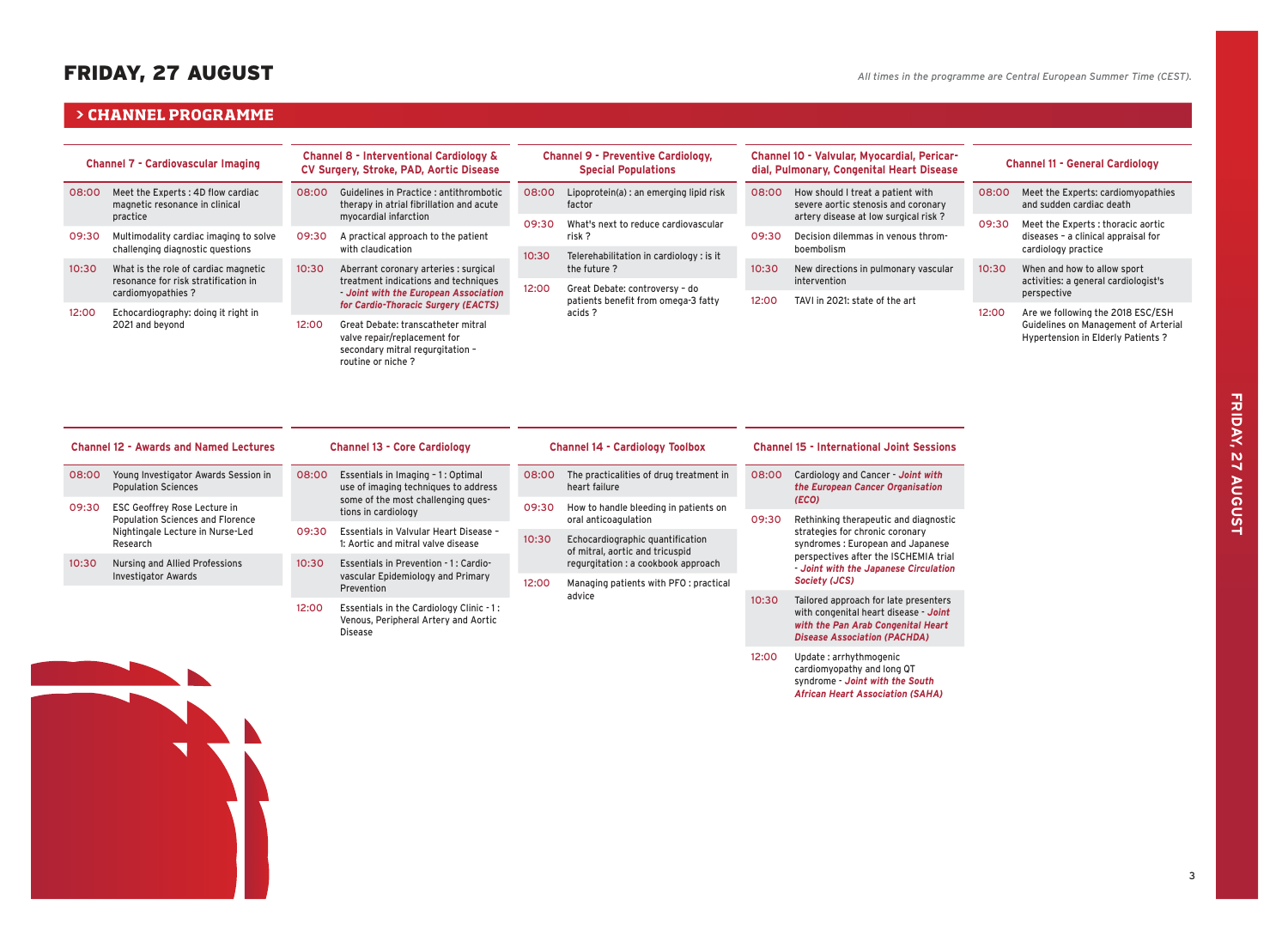# FRIDAY, 27 AUGUST

### **PRIME TIME PROGRAMME**

### 14:00 Inaugural Session

- 14:30 Hot Line GUIDE-HF
- 15:00 A Changing Paradigm: Defining the Future Role of SGLT-2 Inhibitors Organised by Radcliffe Medical Education - Supported by an unrestricted educational grant from the Boehringer Ingelheim & Lilly Alliance
- 15:30 2021 ESC Guidelines for the diagnosis and treatment of acute and chronic heart failure
- 16:50 The real world of heart failure: putting evidence from trials and guideline recommendations into clinical practice - *Sponsored by Novartis*
- 17:25 Hot Line EMPEROR-Preserved / EMPEROR-Pooled
- 18:25 Hot Line SMART-MI- ICMs
- 19:00 6 years on, what have we learned from Real World use of PCSK9i ? *Sponsored by AMGEN*
- 19:30 Changing the journey of patients with transthyretin amyloid cardiomyopathy (ATTR-CM) - *Sponsored by Pfizer*
- 20:15 The Day in Focus *Exclusive for Members & FESC*

### **> LIVE ABSTRACT PRESENTATIONS & DISCUSSIONS**

- 20:15 Highlights from the Young in atrial fibrillation
- 20:15 Stress echocardiography: key imaging test in clinical practice
- 20:15 Emerging implications of COVID-19 in acute cardiac care
- 20:15 Straight from the Heart Best cases from the Young
- 20:15 SARS-CoV-2 in the heart: a reason to worry ?
- 20:15 COVID-19 and basic science
- 20:15 Diabetes and kidney disease in heart failure: how should we treat the terrible triplets ?
- 20:15 Highlights from the Young on cutting edge therapy for lowering lipids
- 20:15 Novel insights into aortic syndromes
- 20:15 Can we improve outcomes by targeting metabolic risk ?
- 20:15 A deep dive into mitral regurgitation

### **> TUTORIALS**

Our traditional on-site Practical Tutorials have been revisited to accommodate interactive learning between technical and/or clinical experts in the field and delegates in a virtual classroom environment.

You can access them through our schedule overview in the online programme or directly through the virtual exhibition stand of the sponsor hosting the virtual Tutorials: Bristol Myers Squibb and Pfizer, GE Healthcare & Abbott, Roche Diagnostics International and Servier.

# **> ACCESS THE RESEARCH GATEWAY**

Book time to consult abstracts, clinical cases and latest science on demand. Interact and share with the presenters and yours peers from all over the world.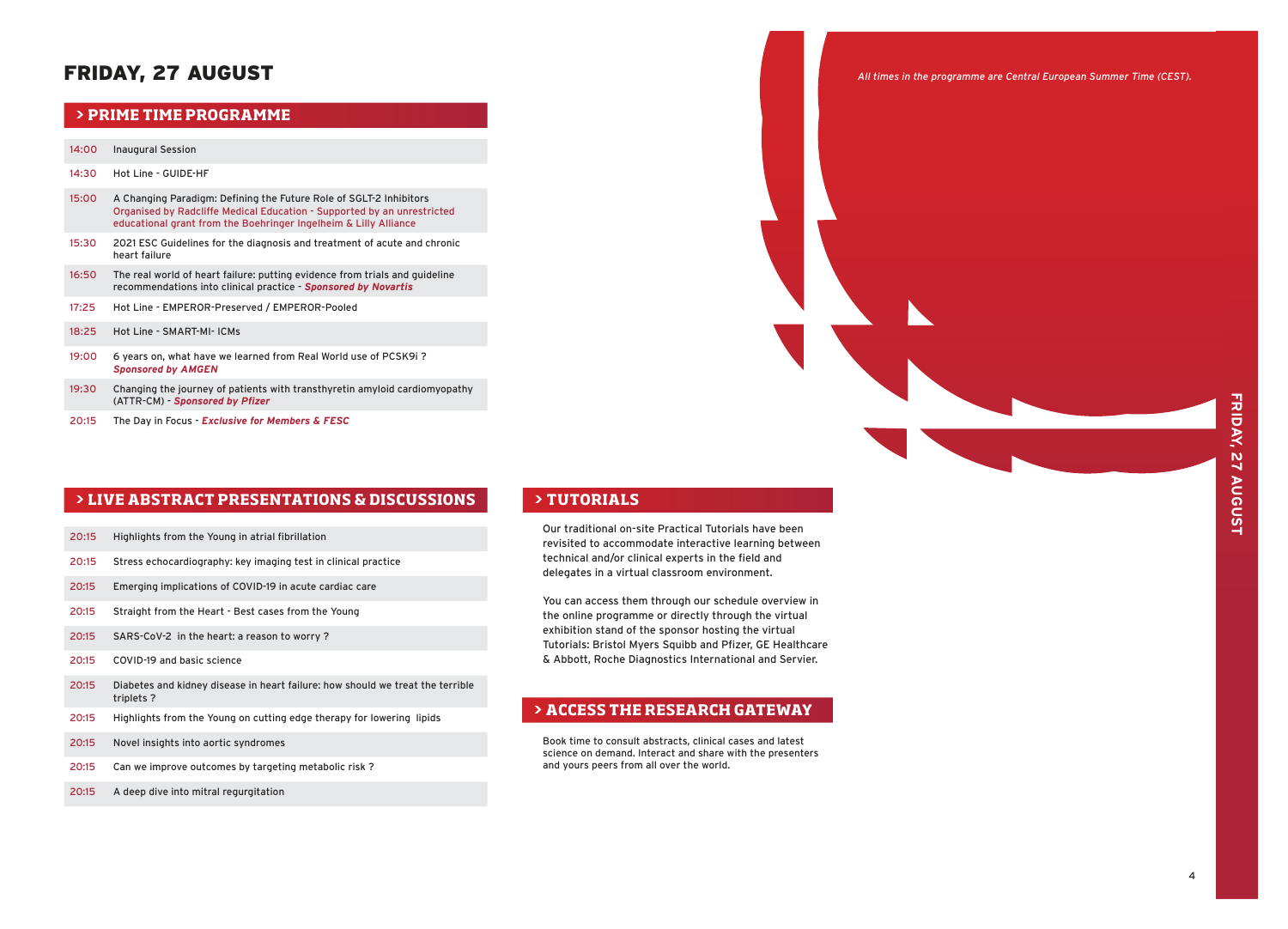- O7:15 Atrial fibrillation: risks and management
- O7:15 Highlights from the Young in basic science
- O7:15 New imaging insights into valvular heart disease
- O7:15 Frontiers in the diagnosis and management of cardiac arrest
- O7:15 Novel insights in electrophysiology and wearables Best cases from the Young
- O7:15 Cardiac arrhythmias and COVID-19
- O7:15 Highlights from the Young in digital health
- O7:15 Highlights from the Young in heart failure
- 07:15 Cardiovascular intervention : patient risk and technical features
- 07:15 New insights into cardio-oncology
- O7:15 Autoimmune disorders in cardiac disease
- O7:15 Aortic stenosis: from 'intelligent stethoscope to TAVI'

|                | <b>Channel 1 - Advances in Science</b>                                                                               |                                                                               | <b>Channel 2 - Cardiovascular Pharmacology</b>                                                                                                |       | <b>Channel 3 - Arrhythmias</b><br>and Device Therapy                                                                                                                          |
|----------------|----------------------------------------------------------------------------------------------------------------------|-------------------------------------------------------------------------------|-----------------------------------------------------------------------------------------------------------------------------------------------|-------|-------------------------------------------------------------------------------------------------------------------------------------------------------------------------------|
| 08:00<br>09:00 | Triage of suspected ACS patients<br>Lp(a): From CV risk marker to                                                    | 08:00                                                                         | Great Debate: anticoagulation for<br>stroke prevention in atrial fibrillation -                                                               | 08:00 | Great Debate: cryoablation as first line<br>treatment for atrial fibrillation. Time for                                                                                       |
|                | therapeutic target - Sponsored by<br><b>PACE-CME</b>                                                                 | 09:00                                                                         | the grey zone<br>Why we should not settle for 'ongoing                                                                                        |       | a change to increase efficacy and safety ?<br>Transthoracic echo like you've never                                                                                            |
| 09:30          | Diastolic blood pressure: should we<br>care ?                                                                        |                                                                               | angina', how some hospitals lead by<br>example. - Sponsored by Abbott                                                                         |       | seen before. - Sponsored by PHILIPS<br><b>Healthcare</b>                                                                                                                      |
| 10:30          | Advances in science on big data                                                                                      | 09:30                                                                         | Challenges of cardiovascular<br>pharmacotherapy in the elderly                                                                                | 09:30 | Defying the odds of stroke in patients<br>with atrial fibrillation : dealing with the                                                                                         |
| 11:30          | Sequential treatment strategy<br>in dyslipidemia vs earlier use of                                                   | 10:30                                                                         | Cardiac remuscularization : which is<br>the best approach?                                                                                    |       | left atrium - Joint with the European<br><b>Stroke Organisation (ESO)</b>                                                                                                     |
|                | combination therapies: decision-<br>making factors - Sponsored by<br><b>SERVIER</b>                                  | 11:30<br>Roundtable discussion: NOACs<br>in patients with atrial fibrillation |                                                                                                                                               | 10:30 | Sudden cardiac death: from - prevention<br>to early intervention ! - Joint with the<br><b>Canadian Cardiovascular Society (CCS)</b>                                           |
| 12:00          | Risk stratification in heart disease:<br>the power of molecular tools                                                |                                                                               | and comorbidities - Sponsored by<br><b>Boehringer Ingelheim</b>                                                                               | 11:30 | Key insights from guidelines, clinical<br>trials and real-world evidence to help                                                                                              |
| 13:00          | Evolving Cardiovascular risk: Your<br>patient's past, present and future -                                           | 12:00<br>Meet the Experts : new cardiorenal<br>pharmacotherapy for diabetes   |                                                                                                                                               |       | improve heart failure treatment -<br><b>Sponsored by Novartis</b>                                                                                                             |
|                | <b>Sponsored by Bayer AG</b>                                                                                         | 13:00                                                                         | <b>Chronic Coronary Syndrome</b><br>management in clinical practice:                                                                          | 12:00 | Great Debate: will VT ablation improve<br>long-term outcome?                                                                                                                  |
|                |                                                                                                                      |                                                                               | challenges in prevention and<br>symptoms control - Sponsored by<br><b>SERVIER</b>                                                             | 13:00 | The benefits of digital health interventions<br>in cardiovascular disease - Sponsored by<br>WeHealth™ Digital Medicine                                                        |
|                | <b>Channel 4 - Basic Science</b>                                                                                     |                                                                               | <b>Channel 5 - Coronary Artery</b><br>Disease - Acute Cardiac Care                                                                            |       | <b>Channel 6 - Heart Failure</b>                                                                                                                                              |
| 08:00          | Great Debate: is single cell biology a<br>door-opener for personalised medicine                                      | 08:00                                                                         | How to triage the patient with<br>suspected NSTE-ACS                                                                                          | 08:00 | Preventing sudden death in heart failure                                                                                                                                      |
|                | or just another playground?                                                                                          | 09:00                                                                         | Cardiac Contractility Modulation:                                                                                                             | 09:00 | Updated ESC-HF guidelines for the<br>treatment of mitral regurgitation<br>and tricuspid regurgitation; what you<br>need to know - Sponsored by Edwards<br><b>Lifesciences</b> |
| 09:00          | Diagnostic and management challenges<br>in HCM - Sponsored by Bristol Myers<br><b>Squibb</b>                         |                                                                               | Device Based Interventional Heart<br>Failure Management - Sponsored by<br><b>Impulse Dynamics</b>                                             |       |                                                                                                                                                                               |
| 09:30          | Late Breaking Basic & Translational<br>Science                                                                       | 09:30                                                                         | Important aspects of cardiovascular<br>disease in patients with diabetes -                                                                    | 09:30 | How-To manage HFpEF : state of the art<br>in 2021                                                                                                                             |
| 10:30          | Heart failure : a disease of the blood or                                                                            |                                                                               | Joint with the European Association<br>for the Study of Diabetes (EASD)                                                                       | 10:30 | Optimising heart failure management                                                                                                                                           |
| 11:30          | blood vessels ?<br>2021 EHRA Practical Guide on the use<br>of NOACs in patients with atrial fibril-                  | 10:30                                                                         | Cardiac arrest and CPR 2021: hot<br>topics - Joint with the European<br><b>Resuscitation Council (ERC)</b>                                    | 11:30 | Glucagon-like peptide 1 receptor<br>agonists in clinical cardiology practice -<br><b>Sponsored by Novo Nordisk A/S</b>                                                        |
|                | lation-impact on treatment of elderly<br>atrial fibrillation patients ? - Sponsored<br>by Daiichi Sankyo Europe GmbH |                                                                               | The Path to Renal Denervation:<br>Newest Data and Patient Considera-                                                                          | 12:00 | Great Debate: vasodilators no longer<br>have a role in the treatment of acute<br>heart failure                                                                                |
| 12:00          | Will basic science solve the problem of<br>arrhythmias?                                                              | 12:00                                                                         | tions - Sponsored by Medtronic<br>Meet the Experts: difficult decisions                                                                       | 13:00 | New Trends in Fibrinolysis - Sponsored<br>by Boehringer Ingelheim                                                                                                             |
| 13:00          | Optimising oral anticoagulation for<br>atrial fibrillation patients undergoing                                       |                                                                               | in management of acute coronary<br>syndromes                                                                                                  |       |                                                                                                                                                                               |
|                | cardiac interventions in 2021: From<br>evidence to practice - Sponsored by<br><b>Bristol Myers Squibb and Pfizer</b> | 13:00                                                                         | Guidelines on NOACs in patients<br>with atrial fibrillation : updates and<br>practical insights - Sponsored by<br><b>Boehringer Ingelheim</b> |       |                                                                                                                                                                               |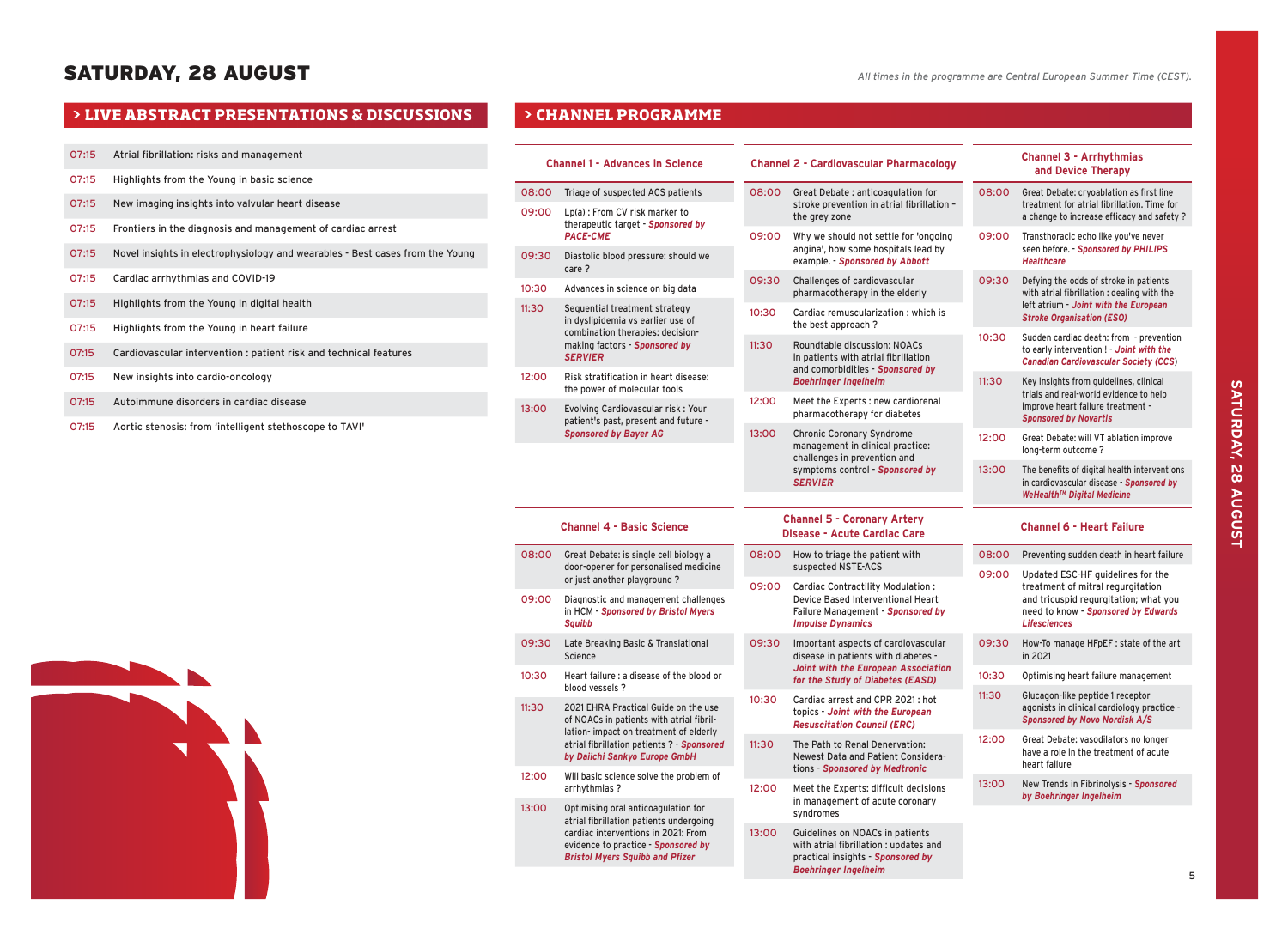# SATURDAY, 28 AUGUST

### $\triangleright$  **CHANNEL PROGRAMME**

| <b>Channel 7 - Cardiovascular Imaging</b> |                                                                     | <b>Channel 8 - Interventional Cardiology &amp;</b><br>CV Surgery, Stroke, PAD, Aortic Disease |                                                                           |                                      | <b>Channel 9 - Preventive</b><br><b>Cardiology, Special Populations</b>                                     |              | Channel 10 - Valvular, Myocardial, Pericar-<br>dial, Pulmonary, Congenital Heart Disease | <b>Channel 11 - Nursing</b><br>and Allied Professionals |                                                                                            |  |  |
|-------------------------------------------|---------------------------------------------------------------------|-----------------------------------------------------------------------------------------------|---------------------------------------------------------------------------|--------------------------------------|-------------------------------------------------------------------------------------------------------------|--------------|------------------------------------------------------------------------------------------|---------------------------------------------------------|--------------------------------------------------------------------------------------------|--|--|
| 08:00                                     | Meet the Experts: computed<br>tomography evaluation prior           |                                                                                               | Dealing with transcatheter aortic<br>valve implantation (TAVI) challenges | 08:00                                | Great Debate: metformin - still first-<br>line therapy in type 2 diabetes and<br>heart disease ?            | 08:00        | Guidelines in Practice : management<br>08:00<br>of atrial septal defect with pulmonary   |                                                         | Great debate: do digital health<br>interventions work for all<br>cardiovascular patients ? |  |  |
| to transcatheter aortic valve             | 09:30                                                               | The aorta and sudden cardiac death:                                                           |                                                                           |                                      |                                                                                                             | hypertension |                                                                                          |                                                         |                                                                                            |  |  |
|                                           | implantation                                                        |                                                                                               | from tip to toe                                                           | 09:30                                | Cardiotoxicity of cancer therapy: a                                                                         |              | Preventing maternal sudden cardiac                                                       | 09:30                                                   | Person-centred care for people with                                                        |  |  |
| 09:30                                     | New frontiers in cardiovascular                                     |                                                                                               |                                                                           |                                      | clinical update                                                                                             |              | death                                                                                    |                                                         | implantable cardioverter defibrillators                                                    |  |  |
|                                           | computed tomography                                                 | 10:30                                                                                         | Embolic stroke of unknown source: not<br>so cryptic after all             | 10:30                                | Preventing atherosclerotic vascular                                                                         | 10:30        | Drug treatment of inherited                                                              | 10:30                                                   | Advanced nurse roles in<br>cardiovascular care: what does the                              |  |  |
| 10:30                                     | Nuts and bolts of using cardiac CT in                               | 12:00                                                                                         | Great Debate: controversies in left                                       |                                      | disease throughout life: the earlier                                                                        |              | cardiomyopathies                                                                         |                                                         |                                                                                            |  |  |
|                                           | preventive cardiology                                               |                                                                                               | main revascularisation - to stent or to                                   | the better - Joint with the European |                                                                                                             | 12:00        | Meet the Experts: genetic variants                                                       |                                                         | future look like ?                                                                         |  |  |
| 12:00                                     | Guidelines in Practice : working up                                 |                                                                                               | operate ?                                                                 | <b>Atherosclerosis Society (EAS)</b> |                                                                                                             |              | in cardiovascular disease - what                                                         | 12:00                                                   | Understanding spontaneous coronary                                                         |  |  |
|                                           | acute chest pain - imaging in a patient<br>with a nondiagnostic ECG |                                                                                               |                                                                           |                                      | Meet the Experts: fuel up! - targeting<br>cardiac energy metabolism in type 2<br>diabetes and heart failure |              | clinicians need to know                                                                  |                                                         | artery dissection                                                                          |  |  |

| <b>Channel 12 - Awards and Named Lectures</b> |                                                                                |                                                                          | <b>Channel 13 - Core Cardiology</b>                                                                                                      |       | <b>Channel 14 - Cardiology Toolbox</b>        | <b>Channel 15 - International</b><br><b>Joint Sessions</b> |                                                                                                                        |  |
|-----------------------------------------------|--------------------------------------------------------------------------------|--------------------------------------------------------------------------|------------------------------------------------------------------------------------------------------------------------------------------|-------|-----------------------------------------------|------------------------------------------------------------|------------------------------------------------------------------------------------------------------------------------|--|
| 08:00                                         | Young Investigator Awards Session in<br><b>Clinical Cardiology</b>             | 08:00                                                                    | How to interpret 24-hour and smart<br>Essentials in Imaging - 2 : When and<br>08:00<br>how to use cardiac MR. CT and FoCUS<br>watch ECGs |       |                                               | 08:00                                                      | Diabetes and cardiovascular disease:<br>facing the big challenge ahead - Joint                                         |  |
| 09:30                                         | <b>ESC Rene Laennec Lecture on Clinical</b><br>Cardiology and Andreas Gruntzig | 09:30                                                                    | Essentials in Valvular Heart Disease -<br>2: Challenging Clinical Scenarios                                                              | 09:30 | Workup of syncope: an algorithmic<br>approach |                                                            | with the Mexican Society of Cardio-<br>logy (MSC)                                                                      |  |
|                                               | Lecture on Interventional Cardiology                                           | 10:30                                                                    | Essentials in Prevention - 2 : Drug                                                                                                      |       | Lipid lowering beyond LDL-cholesterol         | 09:30                                                      | Adult congenital heart disease :<br>current situation and future issues -                                              |  |
| 10:30                                         | Young Investigator Awards Session in<br><b>Thrombosis</b>                      |                                                                          | <b>Treatment in Primary Prevention</b>                                                                                                   |       | and statins                                   |                                                            | Joint with the Japanese Circulation<br>Society (JCS)                                                                   |  |
|                                               |                                                                                | 12:00                                                                    | Essentials in the Cardiology Clinic - 2:                                                                                                 | 12:00 | Statistics and interpretation of clinical     |                                                            |                                                                                                                        |  |
| 12:00                                         | Best Clinical Cases Awards Session -<br>Best cases from the Young              | Pulmonary Hypertension, Congenital<br><b>Heart Disease and Pregnancy</b> |                                                                                                                                          |       | trials                                        | 10:30                                                      | Primary prevention in the Asia-Pacific<br>region - Joint with the Asian Pacific<br><b>Society of Cardiology (APSC)</b> |  |
|                                               |                                                                                |                                                                          |                                                                                                                                          |       |                                               | 12:00                                                      | Novel approaches to the treatment of<br>heart failure : a summary - Joint with                                         |  |



*the Saudi Heart Association (SHA)*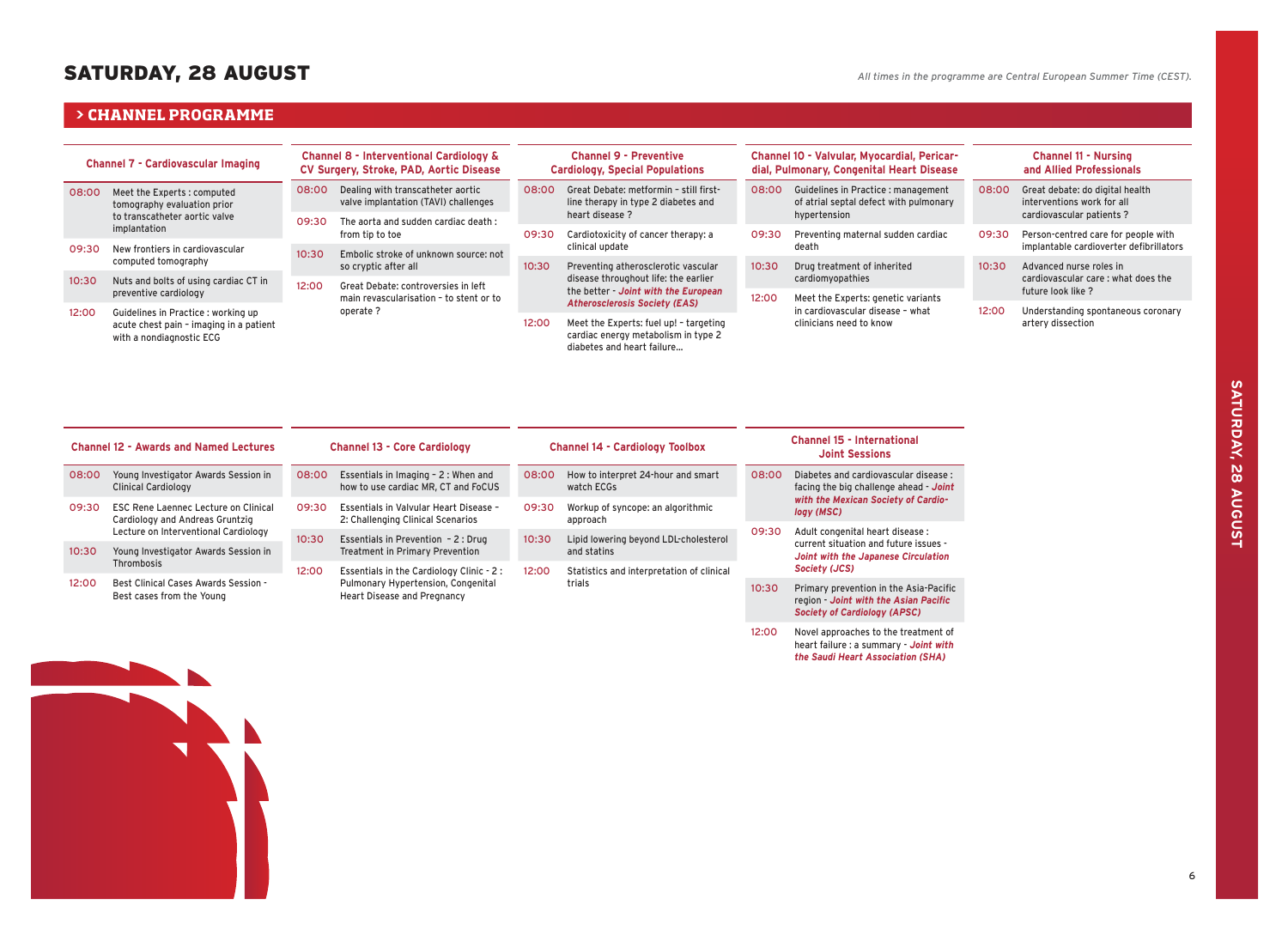# SATURDAY, 28 AUGUST

# **PRIME TIME PROGRAMME**

- 14:00 Hot Line MASTER DAPT
- 14:30 Hot Line ENVISAGE-TAVI AF
- 15:00 New therapies for patients following a worsening HF event *Sponsored by Bayer AG*
- 15:30 2021 ESC/EACTS Guidelines for the management of valvular heart disease
- 16:50 SGLT2 Inhibitor HFpEF Data: From Context to Clinical Pearls *Organised by Medscape – Supported by an unrestricted educational grant from Boehringer Ingelheim and Eli Lilly and Company Alliance*
- 17:25 Hot Line FIGARO-DKD / FIDELITY Analysis
- 18:10 Hot Line APAF-CRT
- 18:40 Hot Line DECAAF II
- 19:00 Add on to take back control: Combining lipid lowering therapies for the management of high and very high risk patients - *Sponsored by Daiichi Sankyo Europe*
- 19:30 Venous thromboembolism management in patients with cancer: From trials to clinical practice - *Sponsored by Bristol Myers Squibb and Pfizer*
- 20:15 The Day in Focus *Exclusive for Members & FESC*

# **> CHANNEL BY TOPIC PROGRAMME > LIVE ABSTRACT PRESENTATIONS & DISCUSSIONS**

- 20:15 Atrial fibrillation: the role of risk markers
- 20:15 Transcriptomics and metabolomics to decipher cardiovascular disease
- 20:15 Cardiac computed tomography : from registries to new applications in coronary artery disease and beyond
- 20:15 Highlights from the Young in coronary artery disease
- 20:15 Best clinical cases in acute cardiac care Best cases from the Young
- 20:15 COVID-19 insights from non-invasive imaging: what have we learned one year later ?
- 20:15 Risk factors for outcome in COVID-19
- 20:15 COVID and digital health
- 20:15 Acute heart failure: think long-term outcome !
- 20:15 New Insights into cardiovascular surgery
- 20:15 Diabetic metabolism and cardiovascular risk
- 20:15 Frontiers in prognostic research in hypertrophic cardiomyopathy

### **> TUTORIALS**

Our traditional on-site Practical Tutorials have been revisited to accommodate interactive learning between technical and/or clinical experts in the field and delegates in a virtual classroom environment.

You can access them through our schedule overview in the online programme or directly through the virtual exhibition stand of the sponsor hosting the virtual Tutorials: Bristol Myers Squibb and Pfizer, GE Healthcare & Abbott, Roche Diagnostics International and Servier.

# **> ACCESS THE RESEARCH GATEWAY**

Book time to consult abstracts, clinical cases and latest science on demand. Interact and share with the presenters and yours peers from all over the world.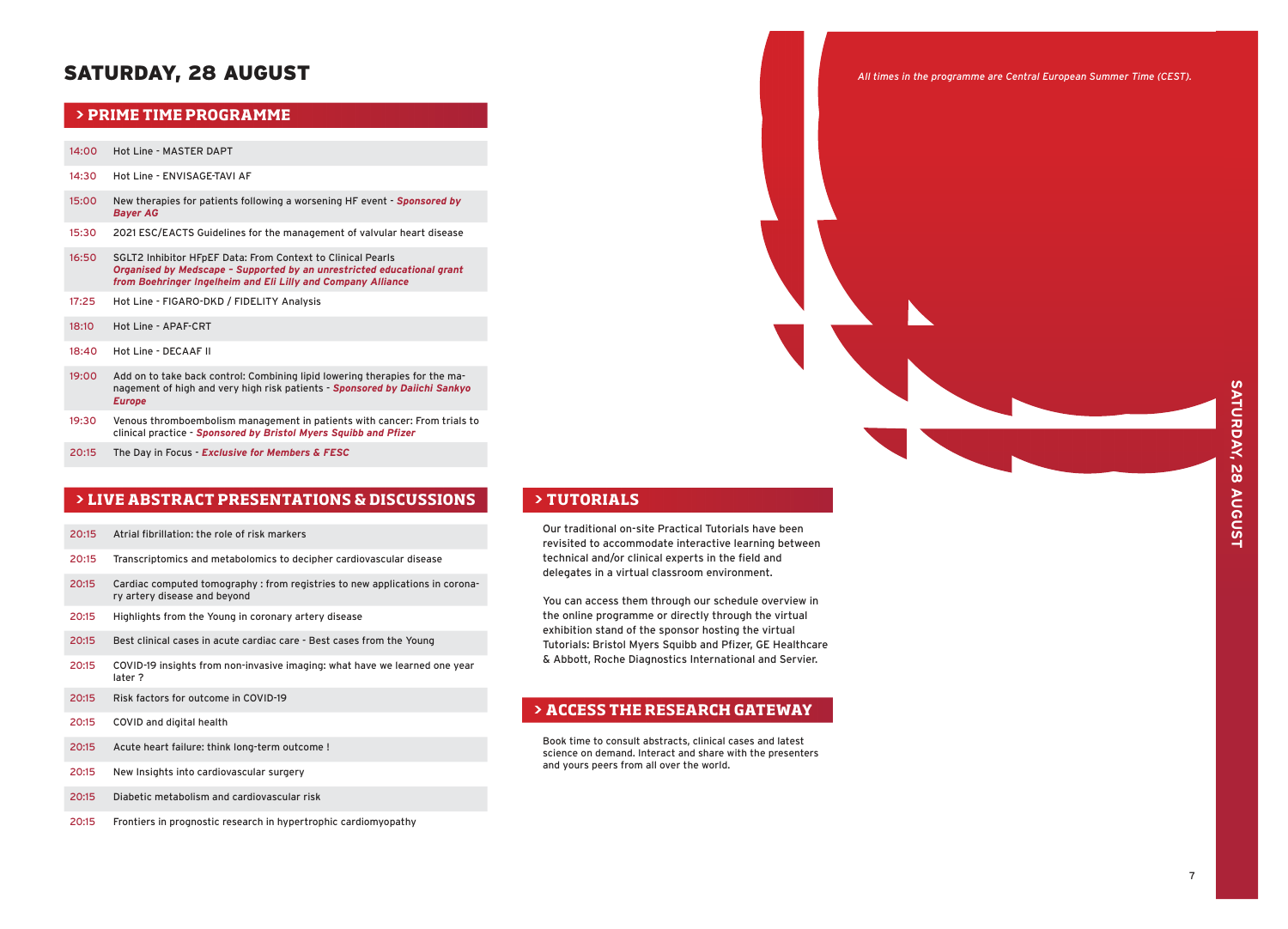- 07:15 Syncope, bradycardia and pacemakers : details matter
- 07:15 Advances in atherosclerosis research
- 07:15 Hot topics in cardiac magnetic resonance
- 07:15 Chronic coronary syndromes: pathophysiology, treatment, and prognosis
- 07:15 Nightmare at the cath lab Best cases from the Young
- 07:15 COVID-19 and acute coronary syndromes
- 07:15 e-Cardiology/digital health
- 07:15 Cutting-edge clinical investigations in heart failure
- 07:15 Highlights from the Young in Intervention
- 07:15 Burning questions for cardiovascular nursing and allied professions
- 07:15 Predicting outcomes in patients with infective endocarditis

|       | <b>Channel 1 - COVID-19</b>                                                                                                                                 |                | <b>Channel 2 - Late-Breaking Science</b>                                                                                                                 |       | <b>Channel 3 - Arrhythmias</b><br>and Device Therapy                                                             |  |
|-------|-------------------------------------------------------------------------------------------------------------------------------------------------------------|----------------|----------------------------------------------------------------------------------------------------------------------------------------------------------|-------|------------------------------------------------------------------------------------------------------------------|--|
| 08:00 | Late Breaking Trials - COVID-19                                                                                                                             | 08:00          | Late Breaking Trials in Hypertension                                                                                                                     | 08:00 | Atrial arrhythmias and                                                                                           |  |
| 09:00 | Heart Failure with preserved Ejection<br>Fraction (HFpEF): addressing one                                                                                   |                | Patient selection for Temporary<br><b>Mechanical Circulatory Support:</b>                                                                                |       | anticoagulation: challenging clinical<br>scenarios                                                               |  |
|       | of the greatest unmet needs in<br>cardiology today - Organised by                                                                                           |                | who benefits the most ? - Sponsored<br>by ABIOMED                                                                                                        | 09:00 | A new treatment option in HFrEF:<br>How can we incorporate SGLT2<br>inhibitors into clinical practice ? -        |  |
|       | <b>Charité Friends &amp; Sponsors Trust</b><br>- Supported by an unrestricted<br>educational grant from Boehringer<br><b>Ingelheim &amp; Lilly Alliance</b> | 09:30          | Global burden of cardiovascular<br>disease in women; 20/20 vision<br>for 2030 : report of The Lancet<br>commission                                       |       | <b>Sponsored by the Boehringer</b><br>Ingelheim and Eli Lilly and<br><b>Company Alliance</b>                     |  |
| 09:30 | Preventing and managing COVID-19:<br>where are we?                                                                                                          | 10:30<br>11:30 | Registries on Valve                                                                                                                                      | 09:30 | Treatment of asymptomatic patients<br>with arrhythmic substrates : do<br>benefits outweigh side effects ?        |  |
| 10:30 | Enthusiasm vs. evidence for COVID-19<br>pharmacotherapies : what do we know<br>and what have we learnt ? - Joint                                            |                | Empagliflozin across the spectrum<br>of ejection fraction in HF aggregate<br>findings from the EMPEROR<br>programme - Organised by Charité               | 10:30 | Cardiac device infections : risks and<br>prevention                                                              |  |
|       | with the International Society of<br>Cardiovascular Pharmacotherapy (ISCP)                                                                                  |                | <b>Friends &amp; Sponsors Trust supported</b><br>by an unrestricted educational grant                                                                    | 11:30 | New options for LDL-C management in<br><b>ASCVD - Sponsored by Novartis</b>                                      |  |
| 11:30 | Patient's phenotype at the center of<br>our clinical decisions in heart failure :<br>mission (im)possible ? - Sponsored by                                  |                | from The Boehringer Ingelheim & Eli<br><b>Lilly and Company Alliance</b>                                                                                 | 12:00 | Meet the Experts: risk calculators to<br>predict sudden cardiac death                                            |  |
|       | <b>SERVIER</b>                                                                                                                                              | 12:00          | Highlights from NEJM - Joint with<br><b>NEJM</b>                                                                                                         |       | in cardiomyopathies. A blessing<br>in disguise?                                                                  |  |
| 12:00 | COVID-19: who is at risk?                                                                                                                                   | 13:00          | Single-pill combinations (SPCs) first line in<br>ESC/ESH 2018 guidelines for hypertensive                                                                | 13:00 | Screening for atrial fibrillation: From risk<br>prediction to detection and diagnosis to                         |  |
| 13:00 | What's next for your patients following<br>a worsening HF event ? - Sponsored<br>by Bayer AG                                                                |                | patients : where do we stand 3 years later<br>? - Sponsored by Servier                                                                                   |       | clinical outcomes - Sponsored by Bristol<br><b>Myers Squibb and Pfizer</b>                                       |  |
|       |                                                                                                                                                             |                |                                                                                                                                                          |       |                                                                                                                  |  |
|       | <b>Channel 4 - Basic Science</b>                                                                                                                            |                | <b>Channel 5 - Coronary Artery</b><br><b>Disease - Acute Cardiac Care</b>                                                                                |       | <b>Channel 6 - Heart Failure</b>                                                                                 |  |
| 08:00 | Scientists of Tomorrow meet the<br>scientists of today                                                                                                      | 08:00          | Saving the ventricle in acute<br>myocardial infarction with cardiogenic                                                                                  | 08:00 | Guidelines in Practice: management of<br>a multimorbid patient with HFrEF                                        |  |
| 09:00 | The Clock is Ticking: The Imminent<br>Need to Re-evaluate Standard of Care                                                                                  |                | shock (AMICS): ventricular unloading<br>debunked                                                                                                         |       | Transcatheter options for the<br>management of HF patients with                                                  |  |
|       | in the 90-Day High-Risk Post-AMI<br>Period - Sponsored by CSL Behring                                                                                       | 09:30          | Spontaneous coronary artery dissec-<br>tion in STEMI                                                                                                     |       | MR or TR - the new ESC-HF & VHD<br>guidelines - Sponsored by Edwards                                             |  |
| 9:30  | Genetic variants and transcriptional<br>regulators in cardiovascular disease                                                                                | 10:30          | Trial Updates in ACS & PCI                                                                                                                               | 10:30 | <b>Lifesciences</b><br>Solutions for typical clinical problems                                                   |  |
| 10:30 | CRISPR/Cas9 gene editing for heart<br>disease: ready for prime time?                                                                                        | 11:30          | Why ZEUS ? Interleukin-6 as the next<br>potential frontier in anti-inflammatory<br>management of atherosclerotic                                         |       | to optimise drug therapy for heart<br>failure                                                                    |  |
| 11:30 | Implantable cardiac devices: Where do<br>we stand ? - Sponsored by Medtronic                                                                                |                | cardiovascular disease - Sponsored by<br><b>Novo Nordisk A/S</b>                                                                                         | 11:30 | Tackling residual risk beyond LDL-c<br>therapy: The emerging role of EPA &<br>triglycerides - Sponsored by PACE- |  |
| 12:00 | HFpEF : different mechanistic phe-                                                                                                                          | 12:00          | Meet the Experts: cardiovascular<br>catastrophes in critical care                                                                                        |       | <b>CME</b>                                                                                                       |  |
|       | notypes require distinct therapeutic<br>strategies                                                                                                          |                | - advanced therapies in acute<br>myocarditis and electrical storm                                                                                        | 12:00 | Hot off the press: latest updates on<br>new therapeutic approaches to HFrEF                                      |  |
| 13:00 | Guidelines in atrial fibrillation:<br>application in clinical cases -<br><b>Sponsored by Boehringer Ingelheim</b>                                           | 13:00          | Getting to the heart of clinical inertia<br>in the management of RAASi-related<br>hyperkalaemia - Organised by<br><b>CHANGE IME with an unrestricted</b> | 13:00 | TAVI Update: Latest evidence leads<br>to growing confidence in patient<br>treatment - Sponsored by Medtronic     |  |
|       |                                                                                                                                                             |                | educational grant from AstraZeneca                                                                                                                       |       | 8                                                                                                                |  |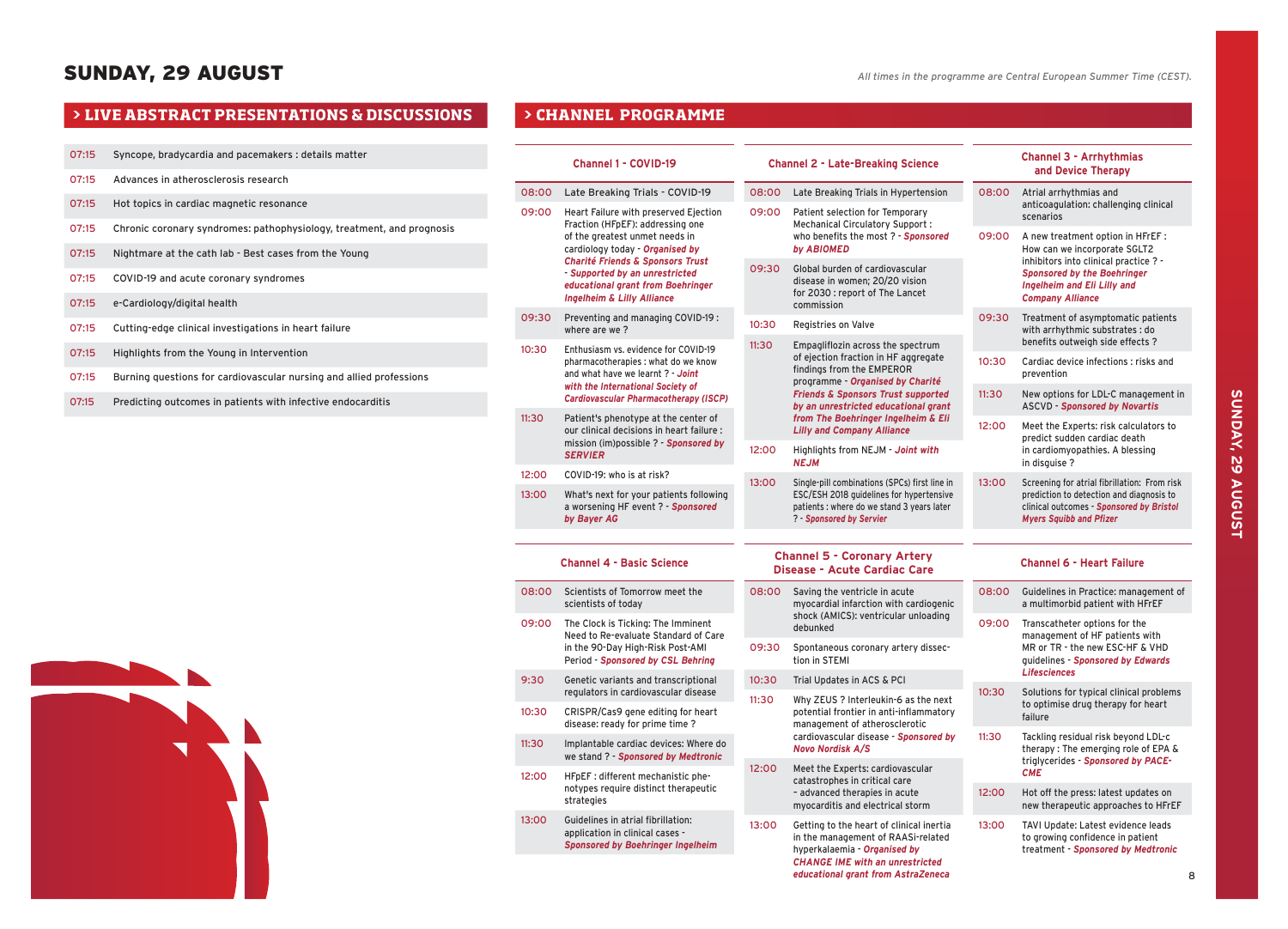*Cardiological Society of India (CSI)*

# SUNDAY, 29 AUGUST

### $\triangleright$  **CHANNEL PROGRAMME**

| <b>Channel 7 - Cardiovascular Imaging</b> |                                                                    | <b>Channel 8 - Interventional Cardiology &amp;</b><br>CV Surgery, Stroke, PAD, Aortic Disease |                                                                                                                                                 |       | <b>Channel 9 - Preventive Cardiology,</b><br><b>Special Populations</b>                                           |       | Channel 10 - Valvular, Myocardial, Pericar-<br>dial, Pulmonary, Congenital Heart Disease                  |       | <b>Channel 11 - Journal Sessions</b>                                                                         |  |
|-------------------------------------------|--------------------------------------------------------------------|-----------------------------------------------------------------------------------------------|-------------------------------------------------------------------------------------------------------------------------------------------------|-------|-------------------------------------------------------------------------------------------------------------------|-------|-----------------------------------------------------------------------------------------------------------|-------|--------------------------------------------------------------------------------------------------------------|--|
| 08:00                                     | Meet the Experts : cardiac magnetic<br>resonance perfusion imaging | 08:00                                                                                         | 08:00<br>Great Debate: antithrombotic<br>therapeutic dilemmas in PAD -<br>dual antiplatelet or dual-pathway<br>antithrombotic therapy?<br>09:30 |       | Guidelines in Practice : sports<br>participation of athletes with coronary<br>disease - finding the right balance | 08:00 | How should we treat pulmonary<br>arterial hypertension: same old news<br>or new therapies on the horizon? | 08:00 | The EHJ's Year in Cardiovascular<br>Medicine 2020 : epidemiology and<br>prevention, ischaemic heart disease, |  |
| 09:30                                     | Imaging heart failure with preserved<br>ejection fraction          |                                                                                               |                                                                                                                                                 |       | Obstructive sleep apnoea (OSA: what<br>09:30                                                                      |       | TAVI in bicuspid aortic valves: a                                                                         |       | acute coronary syndromes                                                                                     |  |
|                                           |                                                                    | 09:30                                                                                         | Preventing recurrent stroke: drugs                                                                                                              |       | the cardiologist must know - Joint<br>with the European Respiratory<br><b>Society (ERS)</b>                       |       | challenge                                                                                                 | 09:30 | The EHJ's Year in Cardiovascular                                                                             |  |
| 10:30                                     | Late Breaking Science in Imaging                                   |                                                                                               | and devices                                                                                                                                     |       |                                                                                                                   | 10:30 | Tricuspid valve regurgitation:                                                                            |       | Medicine 2020 : heart failure, valvular                                                                      |  |
| 12:00                                     | When echocardiography is not enough :                              | 10:30                                                                                         | Genetic aortic diseases: a deep                                                                                                                 |       |                                                                                                                   |       | treatments for the not so forgotten                                                                       |       | heart disease, imaging                                                                                       |  |
|                                           | multimodality imaging to the rescue                                |                                                                                               | dive on clinical presentation and                                                                                                               | 10:30 | Late Breaking Science in Prevention                                                                               |       | valve                                                                                                     | 10:30 | Best of Cardiovascular Research                                                                              |  |
|                                           |                                                                    | management<br>12:00<br>Meet the Experts : the How-To of                                       |                                                                                                                                                 | 12:00 | Sudden cardiac death in adult                                                                                     | 12:00 | The Best of the ESC Journal Family:                                                                       |       |                                                                                                              |  |
|                                           |                                                                    | 12:00                                                                                         | Great Debate: when less is more -<br>options to reduce the risk of bleeding<br>after PCI                                                        |       | exercise prescription in cardiovascular<br>disease                                                                |       | congenital heart disease (ACHD)                                                                           |       | top cited papers in 2021                                                                                     |  |

| <b>Channel 12 - Awards and Named Lectures</b> |                                                              | <b>Channel 13 - Core Cardiology</b>                                                                                            |                                               |       | <b>Channel 14 - Cardiology Toolbox</b>                               | <b>Channel 15 - International Joint Sessions</b> |                                                                                                                         |  |  |
|-----------------------------------------------|--------------------------------------------------------------|--------------------------------------------------------------------------------------------------------------------------------|-----------------------------------------------|-------|----------------------------------------------------------------------|--------------------------------------------------|-------------------------------------------------------------------------------------------------------------------------|--|--|
| 08:00                                         | Young Investigator Awards Session                            |                                                                                                                                | 08:00<br>Essentials in Prevention - 3 :       |       | Spiroergometry in clinical practice<br>08:00                         |                                                  | Therapeutic interventions and risk                                                                                      |  |  |
|                                               | in Coronary Pathophysiology and<br><b>Microcirculation</b>   |                                                                                                                                | Secondary Prevention and Sports<br>Cardiology | 09:30 | 24-hour ambulatory blood pressure<br>recordings in clinical practice |                                                  | of sudden cardiac death in structural<br>heart disease - Joint with the<br><b>Brazilian Society of Cardiology (BSC)</b> |  |  |
| 09:30                                         | ESC Paul Hugenholtz Lecture for                              | 09:30<br><b>Essentials in Coronary Artery Disease</b><br>10:30<br>-1: Contemporary Management<br>of Acute and Chronic Coronary |                                               |       |                                                                      |                                                  |                                                                                                                         |  |  |
|                                               | Innovation and William Harvey Lecture<br>on Basic Science    |                                                                                                                                |                                               |       | Diagnostic pearls of right heart<br>catheterisation                  | 09:30                                            | Prediction of sudden cardiac death:<br>genetic testing, ECG, and imaging -                                              |  |  |
|                                               |                                                              | Syndromes                                                                                                                      |                                               | 12:00 | Management of secondary                                              |                                                  | Joint with the Japanese Circulation                                                                                     |  |  |
| 10:30                                         | Young Investigator Awards Session in<br><b>Basic Science</b> | 10:30                                                                                                                          | Essentials in Arrhythmias - 1: Advice         |       | hypertension                                                         |                                                  | Society (JCS)                                                                                                           |  |  |
|                                               |                                                              |                                                                                                                                | for the Management of Malignant               |       |                                                                      | 10:30                                            | Global perspectives on structural                                                                                       |  |  |
| 12:00                                         | Young Investigator Awards Session in<br>Sudden Cardiac Death | Arrhythmias                                                                                                                    |                                               |       |                                                                      |                                                  | heart disease - Joint with the Great                                                                                    |  |  |
|                                               |                                                              | 12:00<br>Essentials in Heart Failure - 1:                                                                                      |                                               |       |                                                                      |                                                  | <b>Wall International Congress of Cardio-</b><br>logy (GW-ICC)                                                          |  |  |
|                                               |                                                              |                                                                                                                                | Definition, Prevention, Diagnosis             |       |                                                                      |                                                  | Management of heart failure in<br>special populations - Joint with the                                                  |  |  |

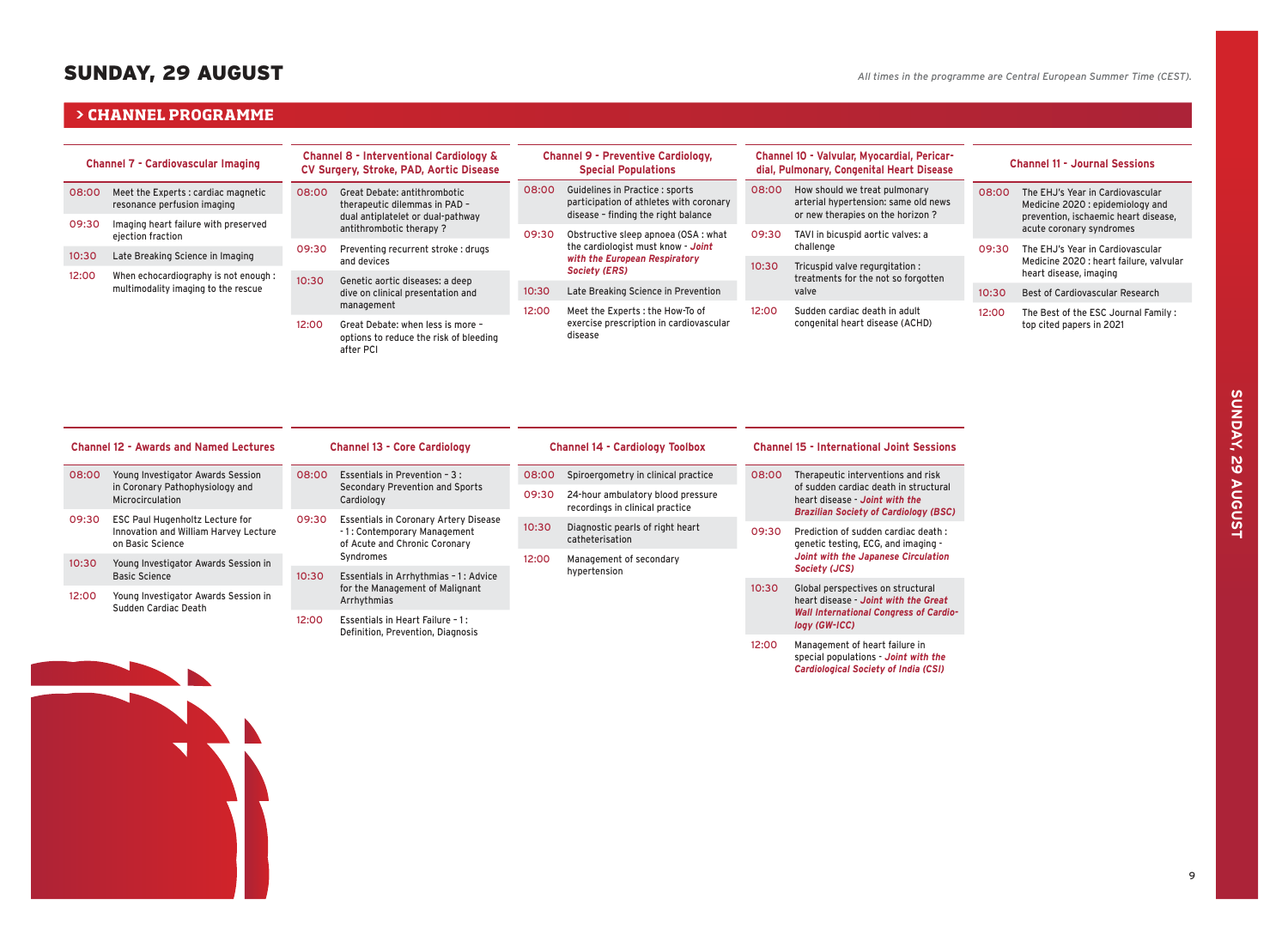# SUNDAY, 29 AUGUST

# **PRIME TIME PROGRAMME**

- 14:00 Hot Line TOMAHAWK
- 14:30 Hot Line RIPCORD 2
- 15:00 The new decade in ASCVD *Sponsored by Novartis*
- 15:30 2021 ESC Guidelines on cardiac pacing and cardiac resynchronisation therapy
- 16:50 Exploring the cardiorenal benefits of MR antagonism in CKD and T2D *Sponsored by Bayer AG*
- 17:25 Hot Line ACST-2
- 17:55 Hot Line LOOP Study
- 18:25 Hot Line SSaSS
- 19:00 SGLT2 inhibitors and heart failure in the cardiorenal spectrum *Organised by CHANGE IME supported by an unrestricted educational grant from AstraZeneca*
- 19:30 SGLT2 inhibitors and heart failure in the cardiorenal spectrum *Organised by CHANGE IME supported by an unrestricted educational grant from AstraZeneca*
- 20:15 The Day in Focus *Exclusive for Members & FESC*

# **> CHANNEL BY TOPIC PROGRAMME > LIVE ABSTRACT PRESENTATIONS & DISCUSSIONS**

- 20:15 Inherited diseases and ventricular arrhythmias
- 20:15 Novel insights into arrhythmia mechanisms
- 20:15 Acute coronary syndromes: diagnosis, treatment, outcomes
- 20:15 COVID-19 and percutaneous intervention
- 20:15 COVID-19 and cardiovascular pharmacotherapy
- 20:15 Public health and health economics
- 20:15 New frontiers in devices and transplantation
- 20:15 Novel insight into thromboembolic stroke and transient ischemic attack
- 20:15 Highlights from the Young in risk factors revisited
- 20:15 Advances in congenital heart disease: learning from registries and advanced imaging

### **> TUTORIALS**

Our traditional on-site Practical Tutorials have been revisited to accommodate interactive learning between technical and/or clinical experts in the field and delegates in a virtual classroom environment.

You can access them through our schedule overview in the online programme or directly through the virtual exhibition stand of the sponsor hosting the virtual Tutorials: Bristol Myers Squibb and Pfizer, GE Healthcare & Abbott, Roche Diagnostics International and Servier.

# **> ACCESS THE RESEARCH GATEWAY**

Book time to consult abstracts, clinical cases and latest science on demand. Interact and share with the presenters and yours peers from all over the world.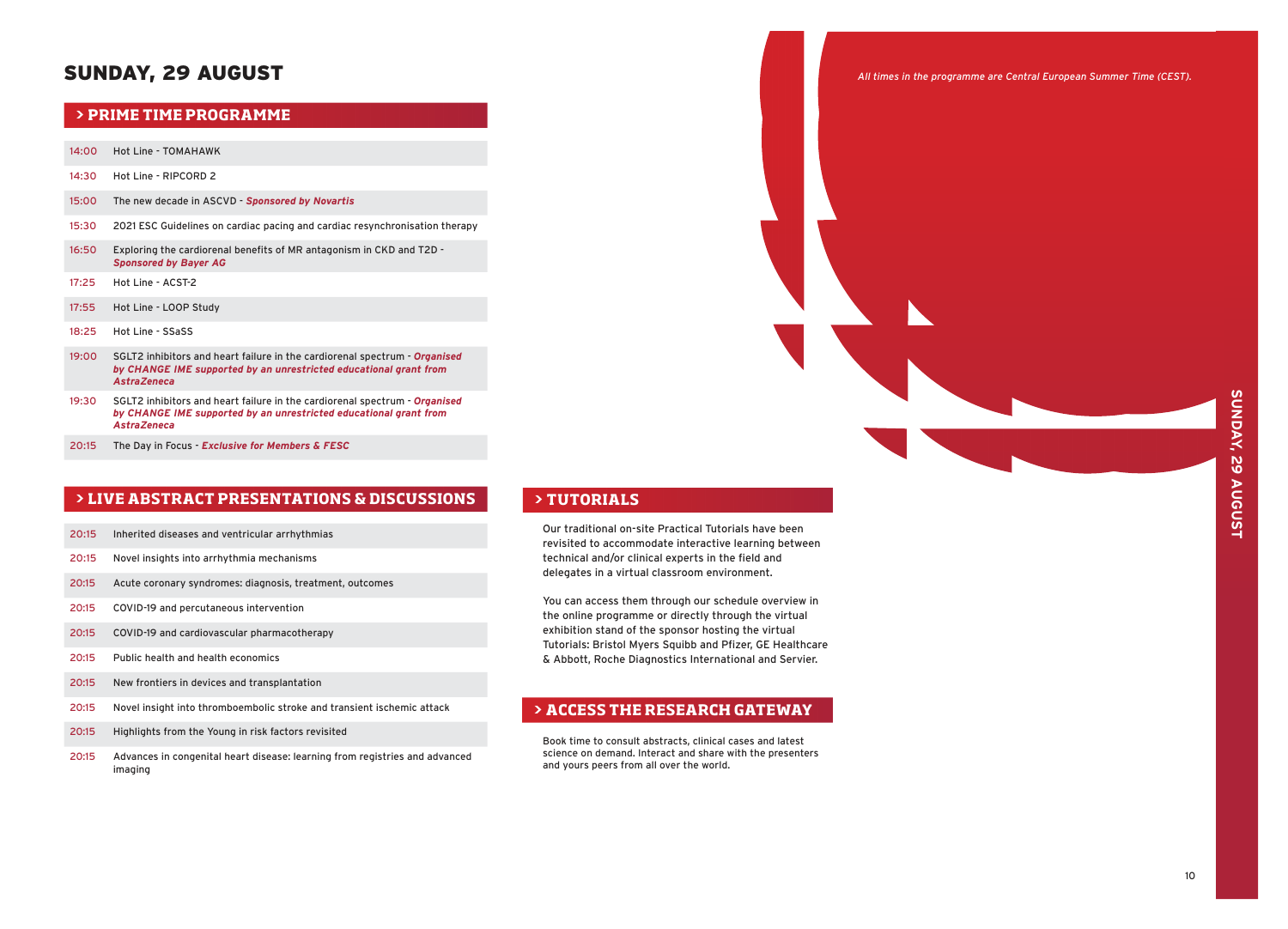# MONDAY, 30 AUGUST

- 07:15 Clinical questions: management of patients with atrial fibrillation
- 07:15 Novel insights into metabolic strategies to treat cardiovascular disease
- 07:15 I want to learn more about the most recent research results from multimodality imaging
- 07:15 Acute coronary syndromes pathophysiology and mechanisms : what's new ?
- 07:15 Novel therapies for heart failure in the early pipeline
- 07:15 Best of peripheral vascular and cerebrovascular disease
- 07:15 Rehabilitation and sports cardiology
- 07:15 Pulmonary arterial hypertension : risk stratification guides for new treatments and informed outcomes

|       | Channel 1 - Digital Health, Public Health,<br><b>Health Economics</b>                                              |       | <b>Channel 2 - Hypertension</b>                                                                                      |       | <b>Channel 3 - Arrhythmias</b><br>and Device Therapy                                                                                 |  |
|-------|--------------------------------------------------------------------------------------------------------------------|-------|----------------------------------------------------------------------------------------------------------------------|-------|--------------------------------------------------------------------------------------------------------------------------------------|--|
| 08:00 | Practical advice for digitally enabled<br>patient follow-up : stay connected !                                     | 08:00 | Meet the Experts : invasive treatment<br>of hypertension                                                             | 08:00 | Meet the Experts: sudden cardiac<br>death in the patient with an<br>apparently normal heart                                          |  |
| 09:00 | Modern Glycaemic Management to<br>reduce CV risk in Diabetes -<br><b>Sponsored by Abbott Diabetes Care</b>         | 09:00 | Precision medicine in the digital world:<br>from data analytics to augmented<br>reality - Sponsored by Siemens       | 09:00 | The EMPEROR study program in heart<br>failure: a continuum of evidence in a                                                          |  |
| 9:30  | Social media for the cardiologist                                                                                  |       | <b>Healthineers</b>                                                                                                  |       | range of LVEF - Organised by Charité<br><b>Friends &amp; Sponsors Trust - Supported</b>                                              |  |
| 10:30 | Death is analogue : let's go digital                                                                               | 9:30  | Meet the Experts: hypertension, atrial<br>fibrillation and dementia                                                  |       | by an unrestricted educational grant<br>from Boehringer Ingelheim & Lilly                                                            |  |
| 11:30 | Cardiac biomarkers are here to stay -<br><b>Sponsored by Roche</b><br><b>Diagnostics International</b>             | 10:30 | Hypertension and sudden cardiac<br>death - Joint with the European<br><b>Society of Hypertension (ESH)</b>           | 09:30 | <b>Alliance</b><br>Managing recurring ICD shocks for<br>ventricular tachyarrhythmias                                                 |  |
| 12:00 | Great Debate : artificial intelligence<br>in cardiology - a marriage made in<br>heaven or hell?                    | 11:30 | Iron deficiency as a therapeutic target<br>in heart failure - new evidence, new<br>guidelines - Sponsored by Charité | 10:30 | Tips and tricks in cardiac<br>resynchronisation therapy -                                                                            |  |
| 13:00 | A STEP forward : Weight loss and<br>improved cardiovascular risk factors -<br><b>Sponsored by Novo Nordisk A/S</b> | 12:00 | Meet the Experts : how to approach<br>the combination of hypertension and<br>atrial fibrillation                     | 11:30 | Changing care delivery for coronary<br>artery disease - Sponsored by GE<br><b>Healthcare</b>                                         |  |
|       |                                                                                                                    | 13:00 | The big picture of chronic coronary<br>syndromes - Looking for optimal                                               | 12:00 | New methods for atrial fibrillation<br>ablation : improving efficacy and safety                                                      |  |
|       |                                                                                                                    |       | patient outcome - Sponsored by<br><b>Menarini Group</b>                                                              | 13:00 | Potassium binding in heart failure<br>management: Enabling guideline-<br>recommended RAASi therapy -<br><b>Sponsored by PACE-CME</b> |  |
|       |                                                                                                                    |       |                                                                                                                      |       |                                                                                                                                      |  |
|       | <b>Channel 4 - Basic Science</b>                                                                                   |       | <b>Channel 5 - Coronary Artery</b><br><b>Disease Acute Cardiac Care</b>                                              |       | <b>Channel 6 - Heart Failure</b>                                                                                                     |  |
| 08:00 | RNA Therapeutics : from vaccination<br>to regenerative medicine                                                    | 08:00 | Great Debate: rise of the machines ? -<br>human vs. artificial intelligence for ECG                                  | 08:00 | Everything you need to know about<br>SGLT2 inhibitors in heart failure                                                               |  |
| 09:30 | Single cell biology and analysis: how<br>to make sense of single cell data                                         | 09:30 | interpretation<br>Nonobstructive coronary artery                                                                     | 09:30 | Meet the Experts : difficult decisions<br>in advanced heart failure                                                                  |  |
| 10:30 | What's wrong with current models of<br>cardiovascular disease?                                                     | 10:30 | disease : why bother ?<br>You only live twice : key resuscitation<br>controversies in 2021                           | 10:30 | Advances in science in heart failure:<br>what does the new<br>decade hold for ventricular                                            |  |
| 11:30 | Telehealth and Remote Patient<br>Monitoring in Cardiology: from                                                    | 11:30 | New treatment option for acute                                                                                       |       | assist devices ?                                                                                                                     |  |
|       | temporary adoption during pandemic<br>to standard of care ? - Sponsored by<br><b>Siemens Healthineers</b>          |       | Pulmonary Embolism patients : Percu-<br>taneous pulmonary embolectomy with<br>a large-bore catheter system - First   | 11:30 | Does HCM have the same pathways to<br>Heart Failure? Sponsored by Bristol<br><b>Myers Squibb</b>                                     |  |
| 12:00 | What does science teach us about life<br>with genetic heart disease ?                                              |       | European Experience - Sponsored by<br><b>Inari Medical Europe GmbH</b>                                               | 12:00 | Valve interventions for heart failure:<br>state of the art                                                                           |  |
| 13:00 | Cardiovascular risk assessment and<br>prevention: Where do we stand now? -                                         | 12:00 | Guidelines in Practice : acute<br>pulmonary embolism                                                                 |       | The Future of TAVI: How are the<br>new 2021 ESC VHD quidelines                                                                       |  |
|       | <b>Sponsored by Abbott</b>                                                                                         | 13:00 | The Global problem of Heart failure :<br>options when drug therapy is not<br>enough ? - Sponsored by Abbott          |       | changing management and treatment<br>of patients with aortic stenosis -<br><b>Sponsored by Edwards Lifesciences</b>                  |  |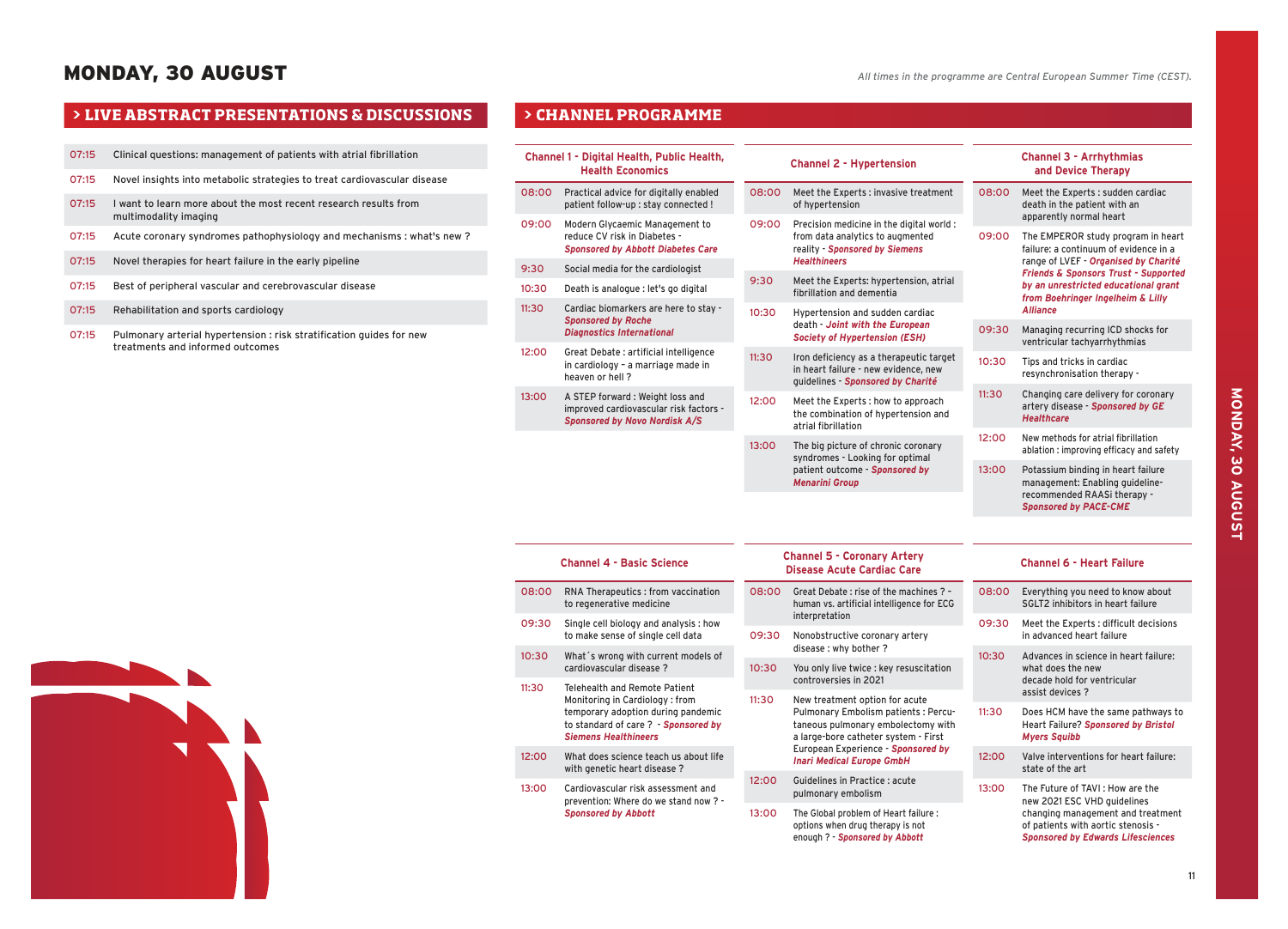# MONDAY, 30 AUGUST

### $\triangleright$  **CHANNEL PROGRAMME**

| <b>Channel 7 - Cardiovascular Imaging</b> |                                                                                                                                                      | <b>Channel 8 - Interventional Cardiology &amp;</b><br>CV Surgery, Stroke, PAD, Aortic Disease |                                                                       | <b>Channel 9 - Preventive Cardiology,</b><br><b>Special Populations</b> |                                                                                                               | Channel 10 - Valvular, Myocardial, Pericar-<br>dial, Pulmonary, Congenital Heart Disease |                                                                                                                                                                | <b>Channel 11 - Journals Joint Sessions</b> |                                                                                                                                  |
|-------------------------------------------|------------------------------------------------------------------------------------------------------------------------------------------------------|-----------------------------------------------------------------------------------------------|-----------------------------------------------------------------------|-------------------------------------------------------------------------|---------------------------------------------------------------------------------------------------------------|------------------------------------------------------------------------------------------|----------------------------------------------------------------------------------------------------------------------------------------------------------------|---------------------------------------------|----------------------------------------------------------------------------------------------------------------------------------|
| 08:00                                     | Great Debate: is left ventricular<br>dyssynchrony in imaging relevant for<br>the selection of patients for cardiac<br>resynchronization therapy?     | 08:00<br>09:30                                                                                | Antithrombotic therapy after TAVI                                     | 08:00                                                                   | Meet the Experts : endurance training<br>- is it all good news ?                                              | 08:00                                                                                    | Meet the Experts: intervention in<br>primary mitral regurgitation                                                                                              | 08:00                                       | Circulation: the full spectrum - Joint<br>with Circulation                                                                       |
|                                           |                                                                                                                                                      |                                                                                               | Saving lives: STEMI and cardiogenic<br>shock                          | 09:30                                                                   | Management of risk factors in the<br>elderly - Joint with the Argentine<br><b>Society of Cardiology (ASC)</b> | 09:30<br>10:30                                                                           | NOACs in adult congenital heart<br>disease: show me the evidence ! -<br>Joint with the International Society<br>for Adult Congenital Heart Disease<br>(ISACHD) | 09:30                                       | The Lancet - Focus on Hypertension                                                                                               |
| 09:30                                     | Imaging for risk stratification of native<br>valvular regurgitation<br>Late Breaking Science in Artificial<br>10:30<br>Intelligence & Digital Health | 10:30<br>12:00                                                                                | Evolving frontiers for coronary artery<br>disease                     |                                                                         |                                                                                                               |                                                                                          |                                                                                                                                                                | 10:30                                       | 2021 - Joint with The Lancet<br>JACC Global burden of cardiovascular<br>disease: the changing dynamics of<br>CVD Joint with JACC |
|                                           |                                                                                                                                                      |                                                                                               | When coronary angiography is not<br>enough: morphology or physiology? | 10:30                                                                   | Cardiac biomarkers for atherosclerotic<br>cardiovascular disease risk prediction                              |                                                                                          |                                                                                                                                                                |                                             |                                                                                                                                  |
|                                           |                                                                                                                                                      |                                                                                               |                                                                       |                                                                         |                                                                                                               |                                                                                          | Fontan-associated liver disease - Joint<br>with the Association for European<br><b>Paediatric Cardiology (AEPC)</b>                                            |                                             |                                                                                                                                  |
| 12:00                                     | Great Debate: post-ISCHEMIA and                                                                                                                      |                                                                                               |                                                                       | 12:00                                                                   | Preventing sudden cardiac death in<br>young athletes                                                          |                                                                                          |                                                                                                                                                                | 12:00                                       | Highlights of JAMA Cardiology<br>Publications 2020-2021 - Joint with<br><b>JAMA Cardiology</b>                                   |
|                                           | SCOT-HEART - anatomy is all we need<br>for risk stratification and treatment                                                                         |                                                                                               |                                                                       |                                                                         |                                                                                                               |                                                                                          |                                                                                                                                                                |                                             |                                                                                                                                  |
|                                           |                                                                                                                                                      |                                                                                               |                                                                       |                                                                         |                                                                                                               | 12:00                                                                                    | Managing multivalve disease: decision<br>dilemmas                                                                                                              |                                             |                                                                                                                                  |
|                                           |                                                                                                                                                      |                                                                                               |                                                                       |                                                                         |                                                                                                               |                                                                                          |                                                                                                                                                                |                                             |                                                                                                                                  |
|                                           |                                                                                                                                                      |                                                                                               |                                                                       |                                                                         |                                                                                                               |                                                                                          |                                                                                                                                                                |                                             |                                                                                                                                  |

*Joint with the Chinese Society of* 

*Cardiology (CSC)*

|       | <b>Channel 13 - Core Cardiology</b>                                                                           |       | <b>Channel 14 - Cardiology Toolbox</b>                                                                  | <b>Channel 15 - International Joint Sessions</b> |                                                                                                                                          |  |
|-------|---------------------------------------------------------------------------------------------------------------|-------|---------------------------------------------------------------------------------------------------------|--------------------------------------------------|------------------------------------------------------------------------------------------------------------------------------------------|--|
| 08:00 | <b>Essentials in Coronary Artery Disease</b><br>- 2 : Personalised Decisions in Difficult<br><b>Scenarios</b> |       | Extracorporeal cardiopulmonary<br>08:00<br>resuscitation (ECPR) in action :<br>lessons from the experts |                                                  | Epidemiology and investigation of<br>sudden cardiac death in the young<br>Joint with the Cardiac Society of                              |  |
| 09:30 | Essentials in Arrhythmias - 2 : A<br>Structured Approach to Managing                                          | 09:30 | Chest X-ray and lung ultrasound for<br>the cardiologist                                                 | 09:30                                            | <b>Australia and New Zealand (CSANZ)</b><br>Sudden cardiac death in Asia - Joint<br>with the Korean Society of Cardiology<br>(KSC)       |  |
| 10:30 | <b>Atrial Fibrillation</b><br>Essentials in Heart Failure - 2 :                                               | 10:30 | Coronary complications and how to<br>fix them                                                           |                                                  |                                                                                                                                          |  |
|       | <b>Therapeutic Targets</b>                                                                                    | 12:00 | LDL lowering - dealing with difficult<br>situations                                                     | 10:30                                            | Myocardial adaptation and<br>maladaptation in failing heart - Joint<br>with the Japanese Circulation<br>Society (JCS) - Young Community  |  |
|       |                                                                                                               |       |                                                                                                         | 12:00                                            | Primary prevention quidelines : a<br>comparison between the Chinese<br>Society of Cardiology and the<br>European Society of Cardiology - |  |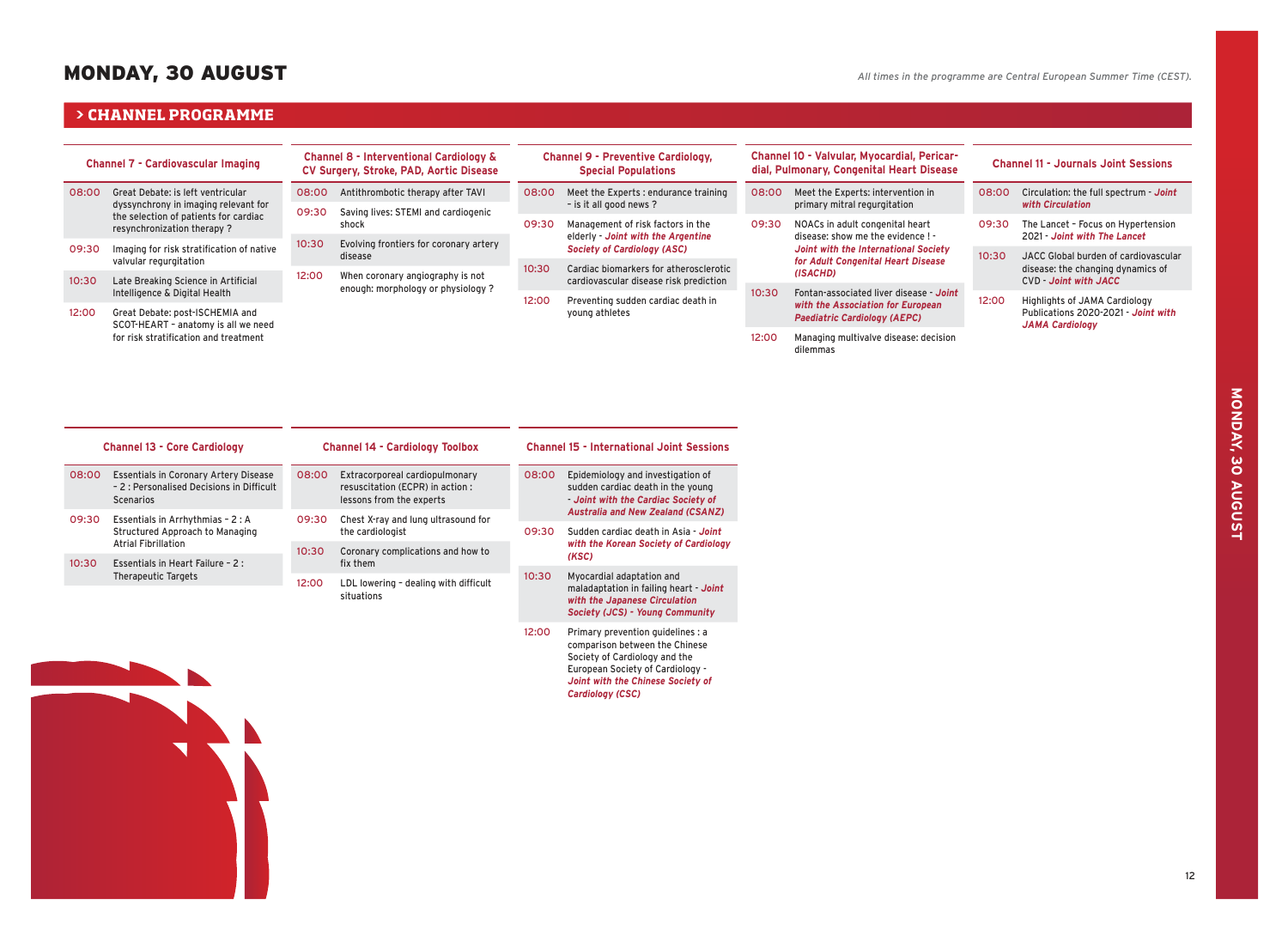# MONDAY, 30 AUGUST

## **PRIME TIME PROGRAMME**

- 14:00 Hot Line IAMI
- 14:30 Hot Line PRONOUNCE
- 15:00 Anticoagulation in Transcatheter Aortic Valve Implantation in Patients with Atrial Fibrillation : Results from ENVISAGE-TAVI AF trial. - *Sponsored by Daiichi Sankyo Europe GmbH*
- 15:30 2021 ESC Guidelines on cardiovascular disease prevention in clinical practice
- 16:50 Hypertension-How and Why Should We Use Single-Pill Combinations in Practice - *Organised by MedscapeLive – Supported by an unrestricted educational grant from Sanofi*
- 17:25 Hot Line STEP Study
- 17:55 Hot Line Amulet IDE
- 18:25 Hot Line STOPDAPT-2 ACS
- 19:00 LDL-C management in ACS: Time to Act *Sponsored by Amgen*
- 19:30 Dyslipidemia Challenge Closing the Gap Between Guidelines and Clinical Practice - *Organised by Medscape Live with an unrestricted educational grant from Sanofi*
- 20:15 The Day in Focus - *Exclusive for Members & FESC*

# **> LIVE ABSTRACT PRESENTATIONS & DISCUSSIONS**

- 20:15 Inherited diseases and ventricular arrhythmias
- 20:15 Novel insights into arrhythmia mechanisms
- 20:15 Acute coronary syndromes: diagnosis, treatment, outcomes
- 20:15 COVID-19 and percutaneous intervention
- 20:15 COVID-19 and cardiovascular pharmacotherapy
- 20:15 Public health and health economics
- 20:15 New frontiers in devices and transplantation
- 20:15 Novel insight into thromboembolic stroke and transient ischemic attack
- 20:15 Highlights from the Young in risk factors revisited
- 20:15 Advances in congenital heart disease: learning from registries and advanced imaging

### **> TUTORIALS**

Our traditional on-site Practical Tutorials have been revisited to accommodate interactive learning between technical and/or clinical experts in the field and delegates in a virtual classroom environment.

You can access them through our schedule overview in the online programme or directly through the virtual exhibition stand of the sponsor hosting the virtual Tutorials: Bristol Myers Squibb and Pfizer, GE Healthcare & Abbott, Roche Diagnostics International and Servier.

# **> ACCESS THE RESEARCH GATEWAY**

Book time to consult abstracts, clinical cases and latest science on demand. Interact and share with the presenters and yours peers from all over the world.